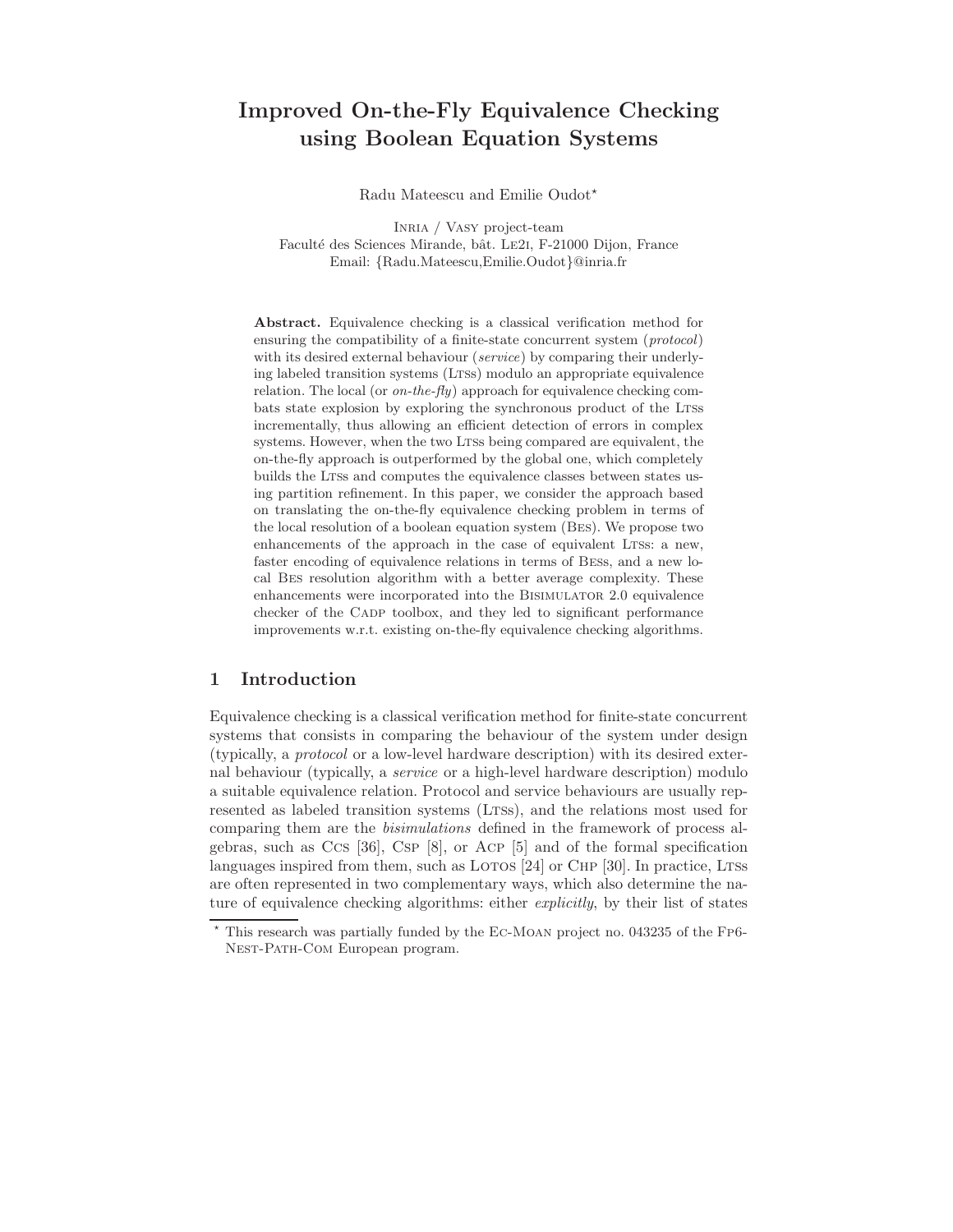and transitions, or *implicitly*, by their "successor function" returning the set of transitions going out of a given state. The implicit and explicit Lts representations are suitable for protocols (which are usually large) and services (which are usually small), respectively.

There are basically two approaches for equivalence checking: the *global* one [14], which operates on explicit Ltss, computes the equivalence classes of states by using partition refinement and then checks whether the initial states of the two LTSs fall into the same equivalence class; and the *local* one [11], which operates on implicit Ltss, explores the synchronous product between the two Ltss and searches for mismatches indicating the non equivalence of their initial states. Global algorithms are more effective when the two LTSs are equivalent, but require their complete construction, which is limited for large systems by the amount of memory available. Local (or *on-the-fly*) algorithms are more effective when the LTSs are not equivalent, allowing the detection of errors in complex systems even when the global approach would fail. Therefore, on-the-fly algorithms are useful at the beginning of the verification process, when errors occur frequently and must be detected quickly, whereas global algorithms are more suitable at a later stage, once the formal descriptions of the protocol and the service are stable and their underlying LTSs become equivalent.

Our objective is to improve the performance of on-the-fly equivalence checking algorithms when the Ltss to be compared are equivalent, which is the worst case for this class of algorithms because it forces them to explore the synchronous product of the two Ltss entirely. This would combine the advantages of global and local verification, making the on-the-fly approach suitable throughout the verification process. We consider here the technique relying on the translation of on-the-fly equivalence checking to the local resolution of a boolean equation system (Bes) [2, 34]. This technique involves two clearly separated aspects, namely the Bes encodings of bisimulation relations and the local Bes resolution algorithms, which can be developed and optimized independently. To improve performance, we seek to enhance both these aspects.

First, we devise new Bes encodings of the branching [41] and weak [36] bisimulations, obtained by migrating a part of the computation of transitive reflexive closures over internal steps  $(\tau$ -closures) into the boolean equations. This simplifies the structure of Bes equations considerably and reveals to be faster than computing  $\tau$ -closures separately by using specialized algorithms [33]. Second, we propose a new local Bes resolution algorithm, which exhibits a smaller average complexity than previously published algorithms [1, 43, 16, 34]. Our algorithm is based on a suspend/resume depth first search (sr-DFS) of the dependencies between boolean variables, and stops as soon as the Bes portion explored contains a single example or counterexample for the boolean variable to be solved, therefore being optimal from this point of view.

These two enhancements led to version 2.0 of the BISIMULATOR [34] equivalence checker of the CADP  $[21]$  verification toolbox. The tool was developed using the generic Open/Cæsar [20] environment for on-the-fly manipulation of LTSs, and uses as verification engine the CÆSAR\_SOLVE [34] library for on-the-fly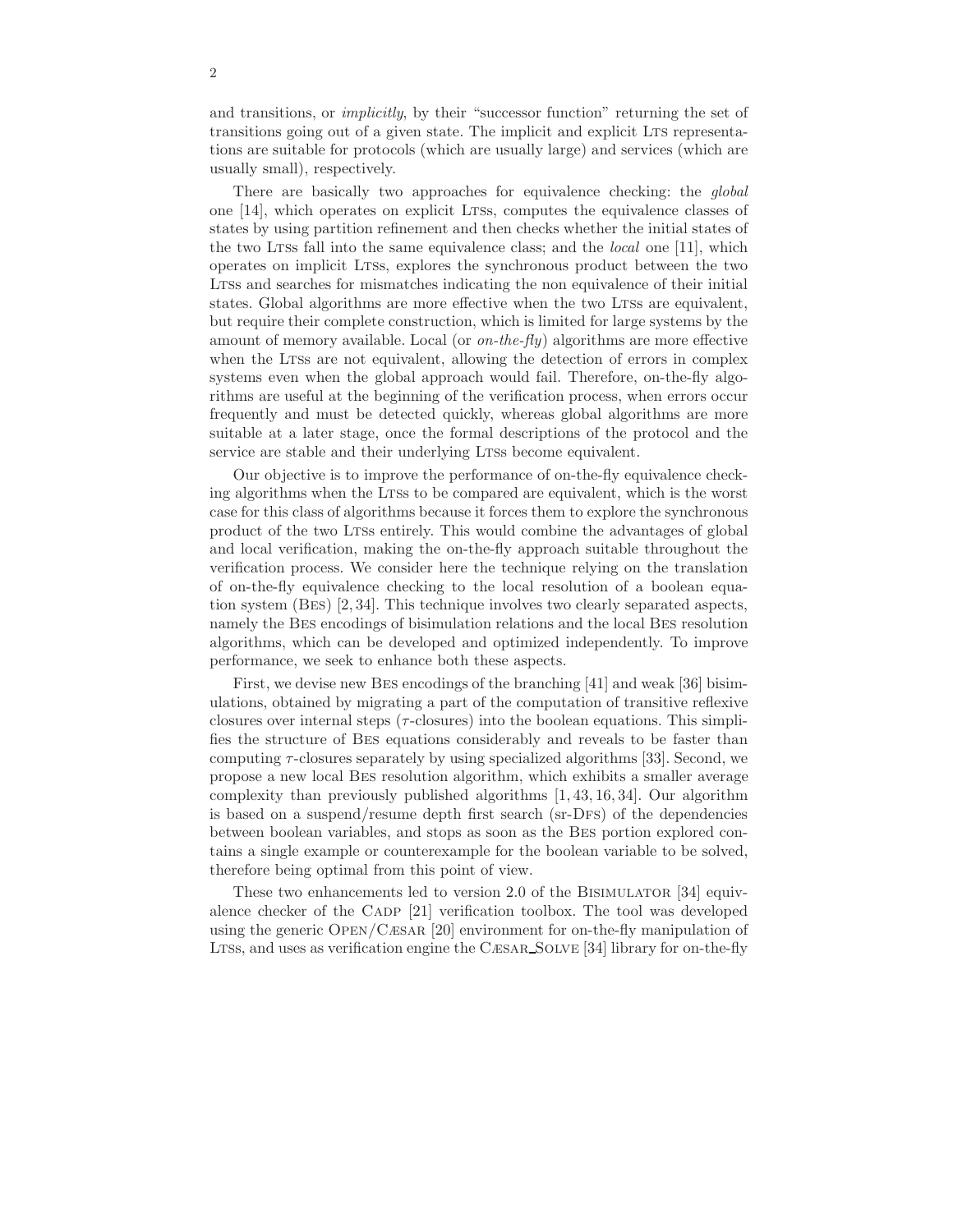resolution of Bess. The enhancements led to a significant performance increase w.r.t. BISIMULATOR 1.0, as we observed on LTSs generated from protocol and hardware descriptions or taken from the VLTS benchmark suite [44].

*Related work.* On-the-fly equivalence checking algorithms [11] received relatively little attention from the verification community, the research being mainly focused on optimizing global algorithms based on partition refinement [14, 19]. Among the first on-the-fly equivalence checking algorithms were those proposed in [17] and subsequently implemented in the ALDÉBARAN tool [18]. Two different algorithms were elaborated: the first one compares deterministic LTSs by searching their synchronous product for a pair of non equivalent states, and the second one handles nondeterministic LTSs by assuming that certain couples of states are equivalent and by backtracking in the synchronous product whenever such an assumption turns out to be wrong. The verification technique based on Bes resolution allows one to reproduce the first algorithm by observing that the BESS corresponding to bisimulations between deterministic LTSs are conjunctive, and by devising a specialized local resolution algorithm for this case [34]. The algorithm for the nondeterministic case is outperformed in practice by local Bes resolution algorithms, as it was observed experimentally [4].

Another approach of checking the equivalence of two LTSs is to rephrase the problem as the model checking on one Lts of a *characteristic formula* [23] in modal  $\mu$ -calculus derived from the other LTs. This approach was elegantly implemented in the Concurrency Workbench [12, 9], but was hampered in practice for large LTSs by the prohibitive size of characteristic formulas, which is at least of the same order as the Lts size. The quest for performance was pursued by considering other intermediate formalisms suitable for representing equivalence checking, such as the BESS, which are lower-level than the modal  $\mu$ -calculus and therefore are likely to require less computation effort. Encodings of branching and weak bisimulation using Bess of alternation depth two were proposed in [2]. These Bess contain two mutually recursive equation blocks, a maximal fixed point one encoding the bisimulation relation, and a minimal fixed point one encoding the  $\tau$ -closures to be computed in the input LTSs. The local resolution algorithms underlying this class of Bess have a quadratic complexity w.r.t. the BES size, which makes them impractical for large LTSs; no implementation of this approach was reported as far as we know. Simpler encodings of weak equivalences using alternation-free BESS, obtained by leaving the computation of  $\tau$ -closures (possibly enhanced with on-the-fly  $\tau$ -confluence reduction [37]) outside the BEs, proved to be practically effective [34].

An alternative approach consists in formulating equivalence checking by means of Horn clauses [28], which can be solved using classical Hornsat resolution algorithms [15, 27]. We believe that Bes encodings provide a more direct way of connecting on-the-fly equivalence checking to graph exploration algorithms. In fact, local Bes resolution algorithms, such as the one presented in this paper, can also be used for solving Hornsat efficiently, by applying the translation from Horn clauses to Bess proposed in [26].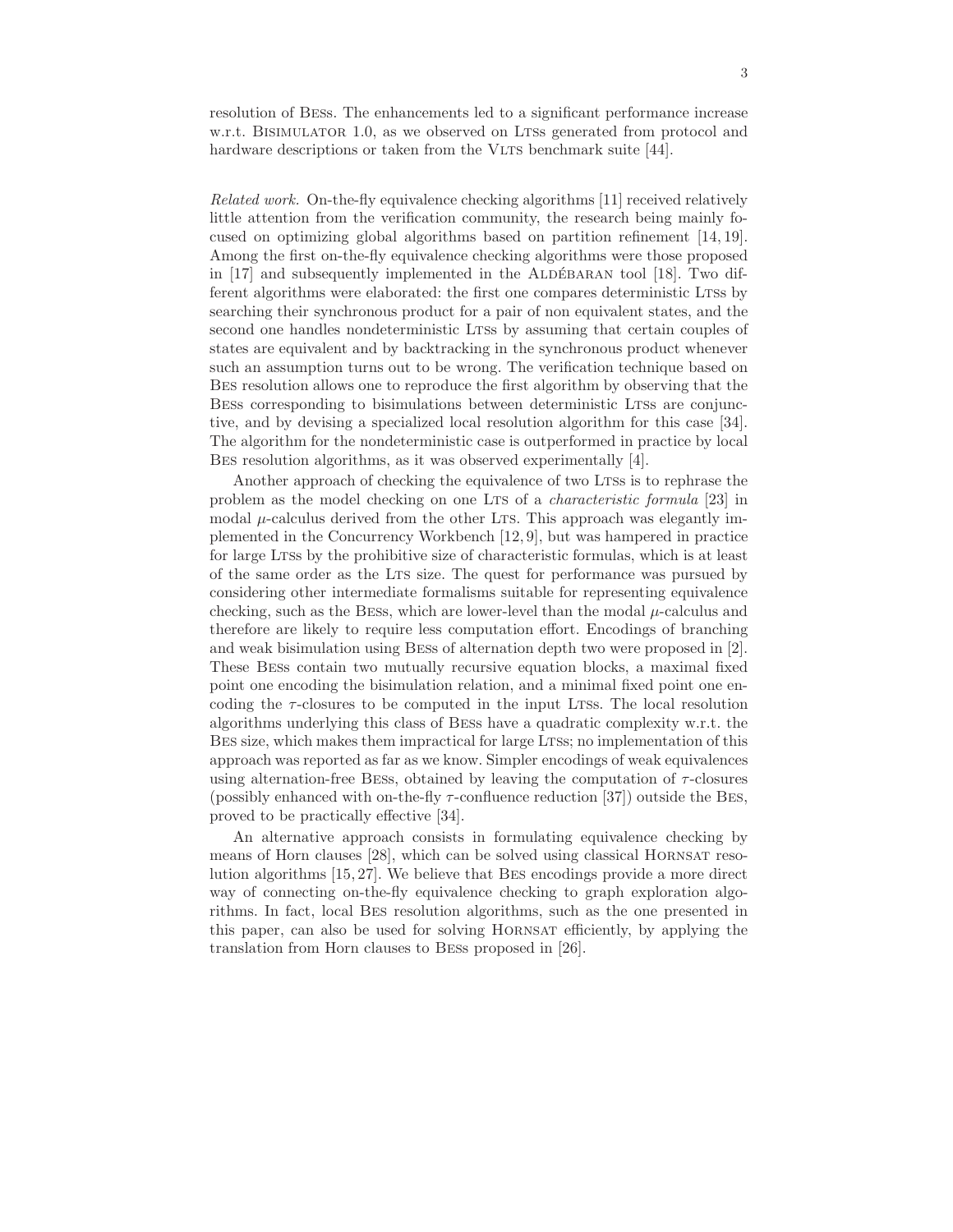*Paper outline.* Section 2 defines the class of Bess we use and illustrates the functioning of local resolution algorithms. Section 3 proposes new, faster Bes encodings for branching and weak bisimulations. Section 4 describes our new local resolution algorithm, and Section 5 shows experimentally its performance when applied to equivalence checking. Finally, Section 6 gives some concluding remarks and directions for future work.

### **2 Background**

A boolean equation system (Bes) is a set of possibly recursive equations  $B = \{X_i \stackrel{\sigma}{=} X_{i1}$  *op*<sub>i</sub>  $\cdots$  *op*<sub>i</sub>  $X_{im_i}\}_{1 \leq i \leq n}$ , where  $X_i \in \mathcal{X}$  are boolean variables,  $op_i \in {\vee, \wedge}$  are disjunctive or conjunctive connectors, and  $\sigma \in {\{\mu, \nu\}}$  is a minimal or maximal fixed point sign. An empty disjunction (resp. conjunction) is equivalent to the false (resp. true) constant. Each boolean variable occurring in the right-hand side of an equation must be defined by some equation of the Bes. A variable  $X_i$  is said to be disjunctive (resp. conjunctive) iff  $op_i = \vee$  (resp.  $\wedge$ ). Bess of this kind are called *simple*, because each of their equations contains a single type of boolean connector (either  $\vee$ , or  $\wedge$ ) in its right-hand side. Any BES containing arbitrary combinations of boolean connectors in the right-hand sides of its equations can be brought to the simple form with at most a linear blow-up in size, by introducing new equations to factor subformulas [3]. We focus our attention on Bess with a single equation block, since they are suitable for encoding equivalence checking problems [34]; more general Bess with multiple blocks are used for encoding model checking problems [13, 35]. In-depth presentations of the theory and applications of Bess can be found in [1, 29].

For each equation  $i$  of a BES, the evaluation of the formula in its right-hand side yields a boolean value defined as follows:

$$
[\![X_{i1}\;\; op_i\cdots op_i\;X_{i m_i}]\!] \delta = \delta(X_{i1})\;\; op_i\cdots op_i\;\delta(X_{i m_i}).
$$

where the context  $\delta : \mathcal{X} \to \mathsf{Bool}$  is a partial function assigning boolean values to all variables occurring in the formula. The solution of a Bes is a vector  $\langle v_1, ..., v_n \rangle \in \text{Bool}^n$  equal to the fixed point  $\sigma \Phi$  of the functional  $\Phi : \text{Bool}^n \to$ Bool<sup>n</sup> associated to the BES:

$$
\Phi(b_1, ..., b_n) = \langle [X_{i1} \text{ op}_i \cdots \text{ op}_i \ X_{i m_i}][b_1/X_1, ..., b_n/X_n] \rangle_{1 \leq i \leq n}
$$

where  $[b_1/X_1, ..., b_n/X_n]$  is the context assigning the boolean value  $b_i$  to variable  $X_i$  for  $1 \leq i \leq n$ . Since the boolean formulas in a BES do not contain negation operators, the functional  $\Phi$  is monotonic, which ensures the existence of its minimal and maximal fixed points on  $\langle \text{Bool}^n, \text{false}^n, \text{true}^n, \vee^n, \wedge^n \rangle$ , the pointwise extension of the boolean lattice [25]. In the sequel, we consider only maximal fixed point BESS (i.e., with  $\sigma = \nu$ ), which allow to encode equivalence checking.

The local resolution of a Bes B, which corresponds to on-the-fly verification, amounts to computing the solution  $v_i$  of a particular variable  $X_i$  by solving as few equations of  $B$  as possible. Local resolution algorithms are easier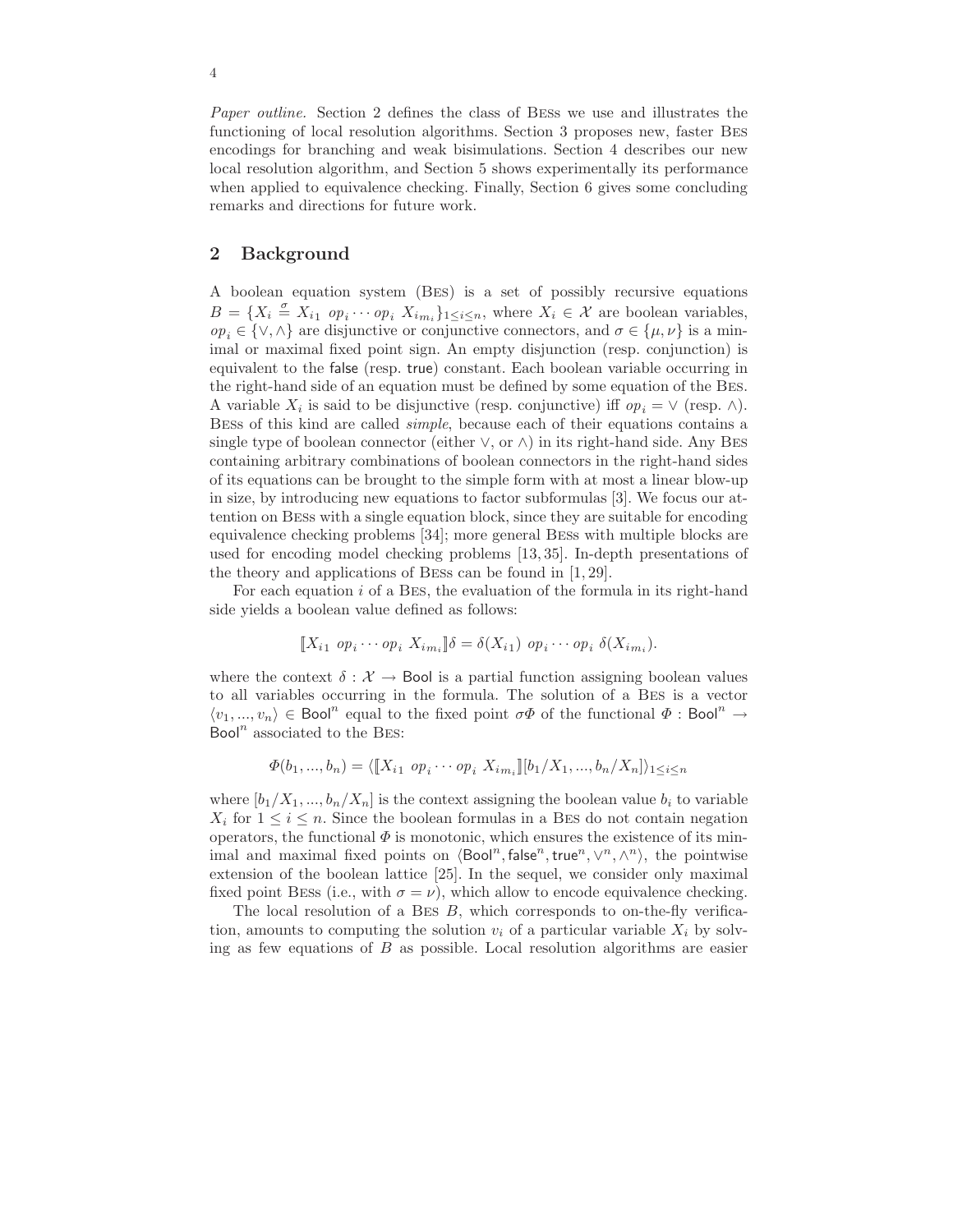to devise and understand by representing Bess as *boolean graphs* [1]. Given a BES  $B = \{X_i \stackrel{\sigma}{=} X_{i1}$   $op_i \cdots op_i X_{im_i}\}_{1 \leq i \leq n}$ , its associated boolean graph  $G = (V, E, L)$  is defined as follows:  $V = \overline{\{X_1, ..., X_n\}}$  is the set of vertices (boolean variables),  $E = \{(X_i, X_j) | 1 \leq i \leq n \land j \in \{i_1, ..., i_{m_i}\}\}\$ is the set of edges (dependencies between variables), and  $L: V \to \{\vee, \wedge\}$ ,  $L(X_i) = op_i$  for  $1 \leq i \leq n$  is the labeling of vertices as disjunctive or conjunctive. The constant false (resp. true) is represented as a sink ∨-vertex (resp. ∧-vertex). The local resolution of a vertex  $X_i$  consists in two activities performed simultaneously [1, 43, 34]: a forward exploration of the boolean graph along its edges, starting at  $X_i$ ; and a backward propagation of the *stable* variables found, i.e., whose boolean value has been determined. An example of local Bes resolution is shown on Figure 1. The local resolution algorithm used is based on a depth-first search (Dfs) of the boolean graph, starting at the variable of interest  $X_1$ . The light grey area delimits the boolean subgraph explored during resolution. Black (resp. white) vertices correspond to variables whose solution is true (resp. false).



**Fig. 1.** Boolean graph-based local resolution of variable  $X_1$ 

The solution of a Bes can also be characterized by interpreting on its boolean graph the following *example formula* [31] written in modal  $\mu$ -calculus:

$$
\phi_{ex} = \nu X . (P_{\vee} \wedge \langle - \rangle X) \vee (P_{\wedge} \wedge [-]X)
$$

where the atomic propositions  $P_{\vee}$  and  $P_{\wedge}$  denote ∨-vertices and ∧-vertices, respectively. The solution  $v_i$  of a variable  $X_i$  is true iff the corresponding vertex  $X_i$ satisfies  $\phi_{ex}$  in the boolean graph. A positive diagnostic (or *example*) for vertex  $X_i$  is a boolean subgraph that contains  $X_i$  and is a model for  $\phi_{ex}$ . The dark grey area shown on Figure 1 delimits an example for  $X_1$ , generated by traversing again the boolean subgraph explored during resolution [31].

## **3 Encoding Bisimulation Relations as BESs**

Labeled transition systems (LTSs) are the semantic model underlying process algebras  $[6]$  and the related languages, such as LOTOS  $[24]$  and CHP  $[30]$ . An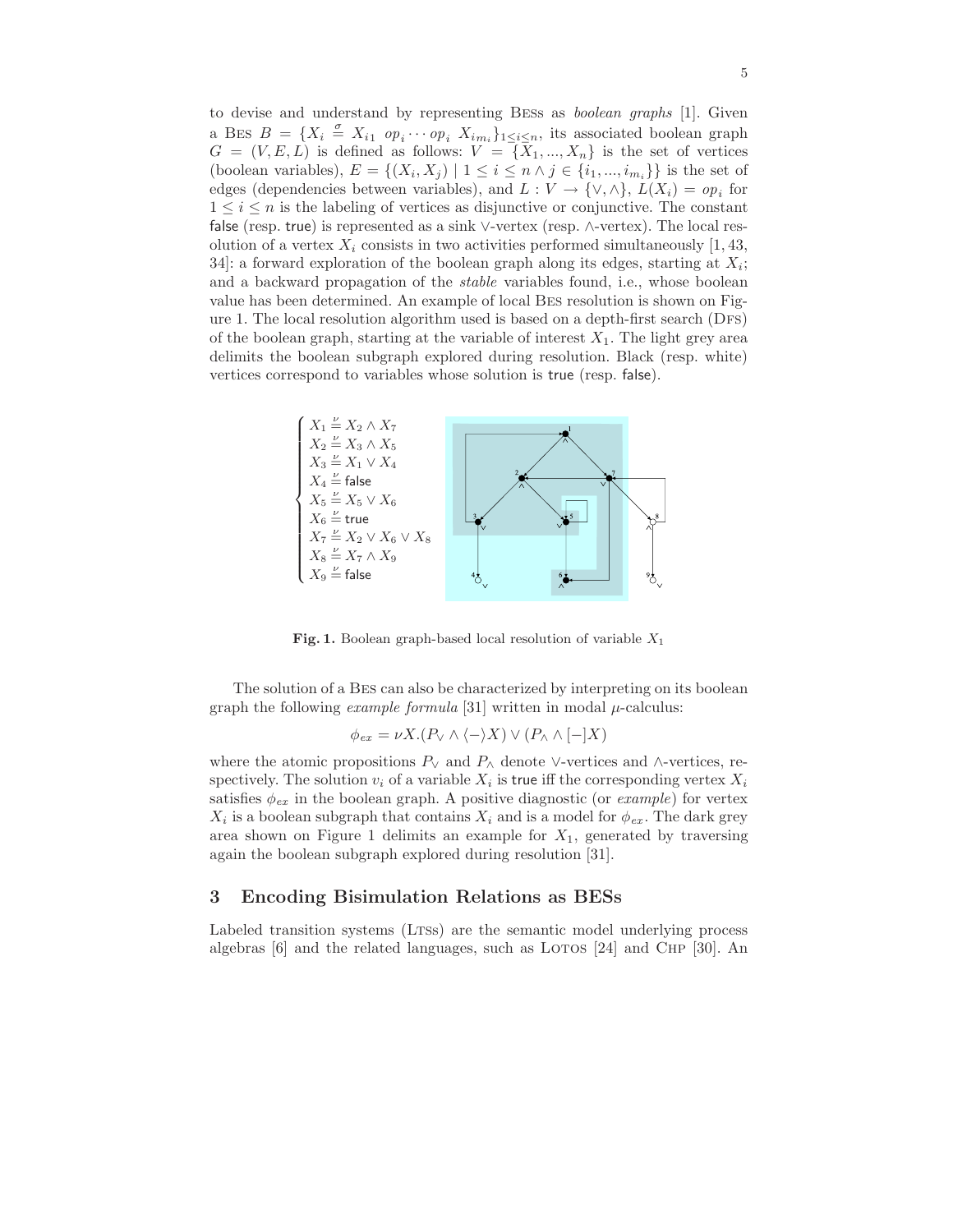LTS is a quadruple  $M = \langle Q, A, T, q_0 \rangle$ , where Q is the set of states, A is the set of actions (including the internal action  $\tau$ ),  $T \subseteq Q \times A \times Q$  is the transition relation, and  $q_0 \in Q$  is the initial state. A transition  $\langle p, a, q \rangle \in T$  (also written  $p \stackrel{a}{\rightarrow} q$ ) indicates that the system can move from state p to state q by performing action a. The notation is extended to transition sequences:  $p \stackrel{l}{\rightarrow} q$  denotes the existence of a sequence going from  $p$  to  $q$  and whose concatenated labels form a word of the language  $l \subseteq A^*$ .

To compare the Ltss modeling the behaviour of concurrent systems, various equivalence relations were proposed (see [42] for a survey), among which *bisimulations* are most useful in practice due to their congruence properties w.r.t. the parallel composition operators of process algebras. We consider here three widely-used bisimulations: strong [38], branching [41], and weak [36], the last two being originally proposed as native equivalence relations for Acp [5] and Ccs [36], respectively. Given two Lrss  $M_i = \langle Q_i, A_i, T_i, q_{0i} \rangle$  with  $i \in \{1, 2\}$ , a bisimulation  $\approx \subseteq Q_1 \times Q_2$  is a relation such that  $p \approx q$  iff  $\forall p \stackrel{a}{\rightarrow} p' \exists q \stackrel{a}{\rightarrow} q' \cdot p' \approx q'$ and  $\forall q \stackrel{a}{\rightarrow} q'.\exists p \stackrel{a}{\rightarrow} p'.p' \approx q',$  where  $p, p' \in Q_1$ ,  $a \in A_1 \cup A_2$ , and  $q, q' \in Q_2$ . Bisimulations are closed under union, and the strong bisimulation  $\approx_s$  is defined as the greatest one, i.e., the union of all bisimulations.  $M_1$  is strongly equivalent to  $M_2$  (notation  $M_1 \approx_s M_2$ ) iff  $q_{01} \approx_s q_{02}$ .

A basic encoding of this mathematical definition as a maximal fixed point BES is shown in Table 1 (upper part, first row). The fact that  $p \approx_s q$  is encoded as a boolean variable  $X_{pq}$  defined by an equation whose right-hand side boolean formula is directly derived from the two bisimulation conditions. The correctness of this encoding scheme relies on a bijection between the set of bisimulations and the set of fixed point solutions of the functional associated to the Bes. To obtain a simple Bes compliant with the definition given in Section 2, we introduce the new variables  $Y_{p'qa}$  and  $Z_{pq'a}$  such that each right-hand side formula contains a single type of boolean connector (second row). The Bes for the strong preorder relation  $\preceq_s$  is obtained by keeping only the coloured parts of the equations. Checking the strong bisimilarity of  $M_1$  and  $M_2$  amounts to solving the variable  $X_{q_{01}q_{02}}$  of this BES, which can be carried out using a local resolution algorithm. The evaluation of the boolean formulas in the right-hand sides of the equations defining  $X_{pq}$ ,  $Y_{p'qa}$ , and  $Z_{pq'a}$  triggers a forward exploration of transitions in  $M_1$ and  $M_2$ , which enables an incremental construction of both LTSs, and therefore an on-the-fly verification.

Similar encoding schemes hold for the branching  $(\approx_b)$  and weak  $(\approx_w)$  bisimulations, as shown in Table 1 (middle and lower parts, first rows). The important difference w.r.t. strong bisimulation is the presence of transitive reflexive closures over  $\tau$ -transitions, which correspond to the abstraction of internal activity done by these two bisimulations. The simple Bess derived from these encodings by introducing new variables (similarly to strong bisimulation as shown above) were successfully used as basis for on-the-fly equivalence checking in conjunction with linear-time local BES resolution algorithms [34]. For LTSs with a high percentage of  $\tau$ -transitions, the encodings of weak bisimulations lead to relatively small Bess; however, practical usage revealed that the computation of the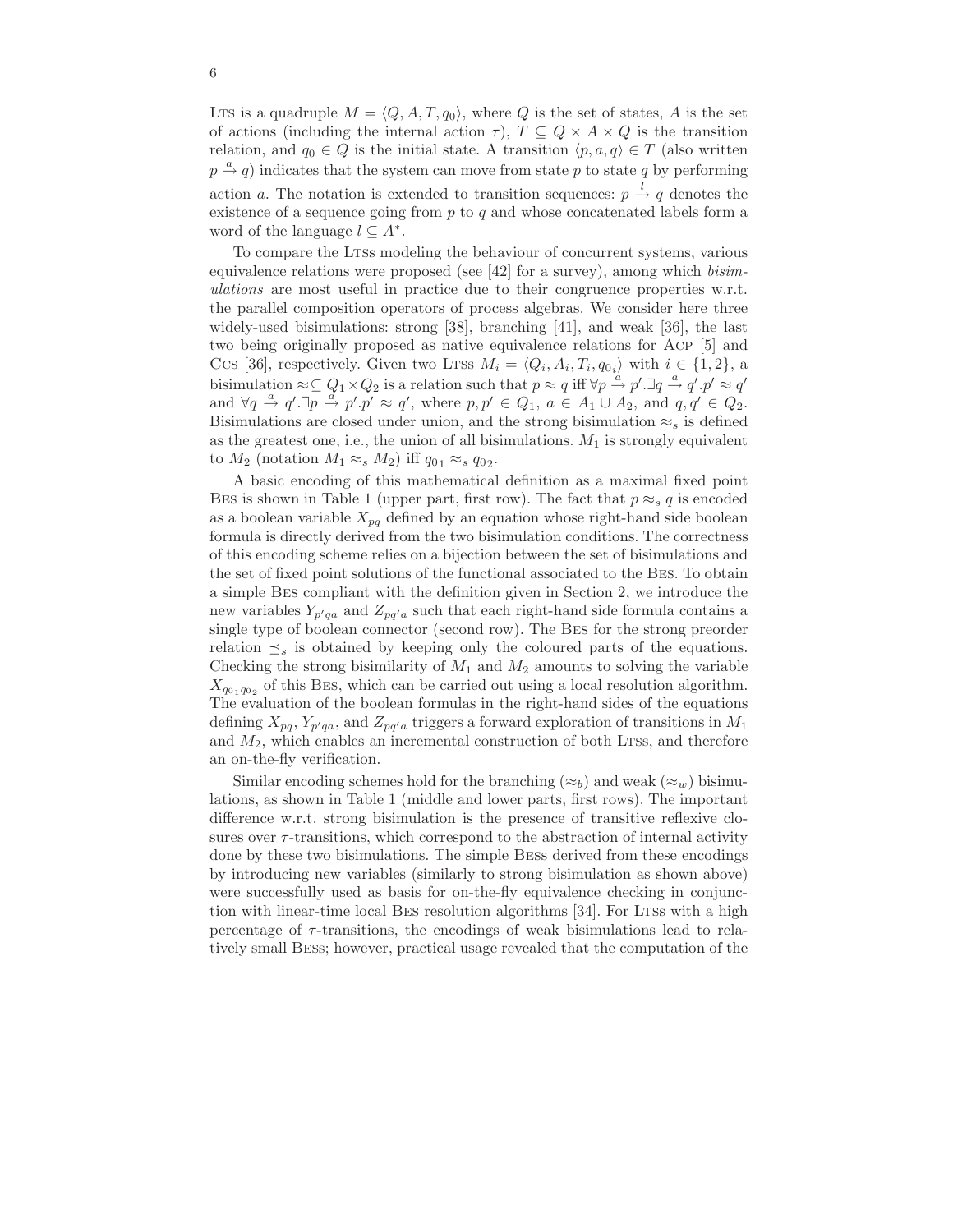| Strong bisimulation                                                                                                                                                                                                                                                                        |  |  |  |  |  |  |
|--------------------------------------------------------------------------------------------------------------------------------------------------------------------------------------------------------------------------------------------------------------------------------------------|--|--|--|--|--|--|
| $X_{pq} \stackrel{\nu}{=} \bigwedge_{p \stackrel{a}{\rightarrow} p'} \bigvee_{q \stackrel{a}{\rightarrow} q'} X_{p'q'} \wedge \bigwedge_{q \stackrel{a}{\rightarrow} q'} \bigvee_{p \stackrel{a}{\rightarrow} p'} X_{p'q'}$                                                                |  |  |  |  |  |  |
| $X_{pq} \stackrel{\nu}{=} \bigwedge_{p \stackrel{a}{\to} p'} Y_{p'qa} \bigwedge \bigwedge_{q \stackrel{a}{\to} q'} Z_{pq'a} \qquad Y_{p'qa} \stackrel{\nu}{=} \bigvee_{q \stackrel{a}{\to} q'} X_{p'q'} \bigvee \bigvee_{p'a} \stackrel{\nu}{=} \bigvee_{p \stackrel{a}{\to} p'} X_{p'q'}$ |  |  |  |  |  |  |
| Branching bisimulation                                                                                                                                                                                                                                                                     |  |  |  |  |  |  |
| $X_{pq} \stackrel{\nu}{=} \bigwedge_{p \stackrel{a}{\to} p'} ((a = \tau \wedge X_{p'q}) \vee \bigvee_{\substack{\sigma \stackrel{\ast}{\to} q' \stackrel{a}{\to} q''}} (X_{pq'} \wedge X_{p'q''})) \wedge$                                                                                 |  |  |  |  |  |  |
| $\bigwedge\nolimits_{q\stackrel{a}{\rightarrow}q'}\!\big((a=\tau\wedge X_{pq'})\vee\bigvee\nolimits_{p\stackrel{\tau^*}{\rightarrow}p'}\!\frac{a}{\rightarrow}p''\big(\overline{X_{p'q}\wedge X_{p''q'}}\big)\big)$                                                                        |  |  |  |  |  |  |
| $X_{pq} \stackrel{\nu}{=} \bigwedge_{p \stackrel{a}{\rightarrow} p'} Y_{pp'qa} \wedge \bigwedge_{q \stackrel{a}{\rightarrow} q'} Z_{pqq'a} \qquad Y_{pp'qa} \stackrel{\nu}{=} \bigl(a = \tau \wedge X_{p'q} \bigr) \vee U_{pp'qa}$                                                         |  |  |  |  |  |  |
| $U_{pp'qa} \stackrel{\nu}{=} \bigvee_{q \stackrel{a}{\rightarrow} q'} W_{pp'qq'} \vee \bigvee_{q \stackrel{\tau}{\rightarrow} q'} U_{pp'q'a}$<br>$Z_{pqq'a} \stackrel{\nu}{=} (a = \tau \wedge X_{pq'}) \vee V_{pqq'a}$                                                                    |  |  |  |  |  |  |
| $V_{pqq'a} \stackrel{\nu}{=} \bigvee_{p \stackrel{\alpha}{\to} p'} W_{pp'qq'} \vee \bigvee_{p \stackrel{\tau}{\to} p'} V_{p'qq'a} \quad W_{pp'qq'} \stackrel{\nu}{=} \frac{X_{pq} \wedge X_{p'q'}}{X_{pq}}$                                                                                |  |  |  |  |  |  |
| Weak bisimulation                                                                                                                                                                                                                                                                          |  |  |  |  |  |  |
| $X_{pq} \stackrel{\nu}{=} \bigwedge_{p \stackrel{a}{\rightarrow} p'} ((a = \tau \wedge \bigvee_{q \stackrel{\tau}{\rightarrow} q'} X_{p'q'}) \vee \bigvee_{q} \tau^* \stackrel{a}{\rightarrow} \tau^*_{q'} X_{p'q'}) \wedge$                                                               |  |  |  |  |  |  |
| $\bigwedge\nolimits_{q\stackrel{a}{\rightarrow} q'}((a=\tau\wedge\bigvee_{p\stackrel{\tau^*}{\rightarrow} p'}X_{p'q'})\vee\bigvee_{p^{\tau^*\cdot a,\tau^*}p'}X_{p'q'})$                                                                                                                   |  |  |  |  |  |  |
| $\overline{X_{pq}\overset{\nu}{=}\bigwedge_{p\overset{a}{\to}p'}Y_{p'qa}}\wedge \bigwedge_{q\overset{a}{\to}q'}Z_{pq'a}$                                                                                                                                                                   |  |  |  |  |  |  |
| $Y_{p'qa} \stackrel{\nu}{=} (a = \tau \wedge U_{p'q}) \vee V_{p'qa}$ $U_{p'q} \stackrel{\nu}{=} X_{p'q} \vee \bigvee_{q \stackrel{\tau}{\rightarrow} q'} U_{p'q'}$                                                                                                                         |  |  |  |  |  |  |
| $V_{p'qa} \stackrel{\nu}{=} \bigvee_{q \stackrel{a}{\rightarrow} q'} U_{p'q'} \vee \bigvee_{q \stackrel{\tau}{\rightarrow} q'} V_{p'q'a} \bigwedge Z_{pq'a} \stackrel{\nu}{=} (a = \tau \wedge W_{pq'}) \vee T_{pq'a}$                                                                     |  |  |  |  |  |  |
| $W_{pq'} \stackrel{\nu}{=} X_{pq'} \vee \bigvee_{p \stackrel{\tau}{\rightarrow} p'} W_{p'q'}$<br>$T_{pq'a} \stackrel{\nu}{=} \bigvee_{p \stackrel{a}{\rightarrow} p'} W_{p'q'} \vee \bigvee_{p \stackrel{\tau}{\rightarrow} p'} T_{p'q'a}$                                                 |  |  |  |  |  |  |

**Table 1.** Basic and full Bes encodings of three widely-used bisimulations

various forms of  $\tau$ -closures, even using optimized algorithms [33], is the most time-consuming part of the verification process.

An alternative solution for computing  $\tau$ -closures would be to encode them directly using boolean equations, yielding the Bess shown on Table 1 (middle and lower part, second rows); however, this works only for LTSs without  $\tau$ -cycles. To see this, consider the two LTSs  $M_1 = \langle \{p_0, p_1\}, \{a, \tau\}, \{p_0 \stackrel{\tau}{\rightarrow} p_0, p_0 \stackrel{a}{\rightarrow} p_1\}, p_0 \rangle$ and  $M_2 = \langle \{q_0, q_1\}, \{b, \tau\}, \{q_0 \stackrel{\tau}{\rightarrow} q_0, q_0 \stackrel{b}{\rightarrow} q_1\}, q_0 \rangle$ , which are obviously not equivalent modulo any of the three bisimulations considered since they have different action sets. The comparison of  $M_1$  and  $M_2$  modulo weak bisimulation yields the Bes below:

$$
\begin{array}{ccccc}&&X_{p_{0}q_{0}}\overset{\nu}{=}Y_{p_{0}q_{0}\tau}\wedge Y_{p_{1}q_{0}a}\wedge Z_{p_{0}q_{0}\tau}\wedge Z_{p_{0}q_{1}b} \\ Y_{p_{0}q_{0}}\overset{\nu}{=}U_{p_{0}q_{0}}\vee V_{p_{0}q_{0}\tau} &U_{p_{0}q_{0}}\overset{\nu}{=}X_{p_{0}q_{0}}\vee U_{p_{0}q_{0}} &V_{p_{0}q_{0}\tau}\overset{\nu}{=}V_{p_{0}q_{0}\tau} \\ Z_{p_{0}q_{0}\tau}\overset{\nu}{=}W_{p_{0}q_{0}}\vee T_{p_{0}q_{0}\tau} &W_{p_{0}q_{0}}\overset{\nu}{=}X_{p_{0}q_{0}}\vee W_{p_{0}q_{0}} &T_{p_{0}q_{0}\tau}\overset{\nu}{=}T_{p_{0}q_{0}\tau} \\ Y_{p_{1}q_{0}a}\overset{\nu}{=}V_{p_{1}q_{0}a} &V_{p_{1}q_{0}a}\overset{\nu}{=}V_{p_{1}q_{0}a} &Z_{p_{0}q_{1}b}\overset{\nu}{=}T_{p_{0}q_{1}b} &T_{p_{0}q_{1}b}\overset{\nu}{=}T_{p_{0}q_{1}b} \end{array}
$$

We can easily compute the maximal fixed point solution of this Bes by using the iterative characterization [25], which consists in initializing all variables to true and repeatedly evaluating the right-hand sides of equations until the values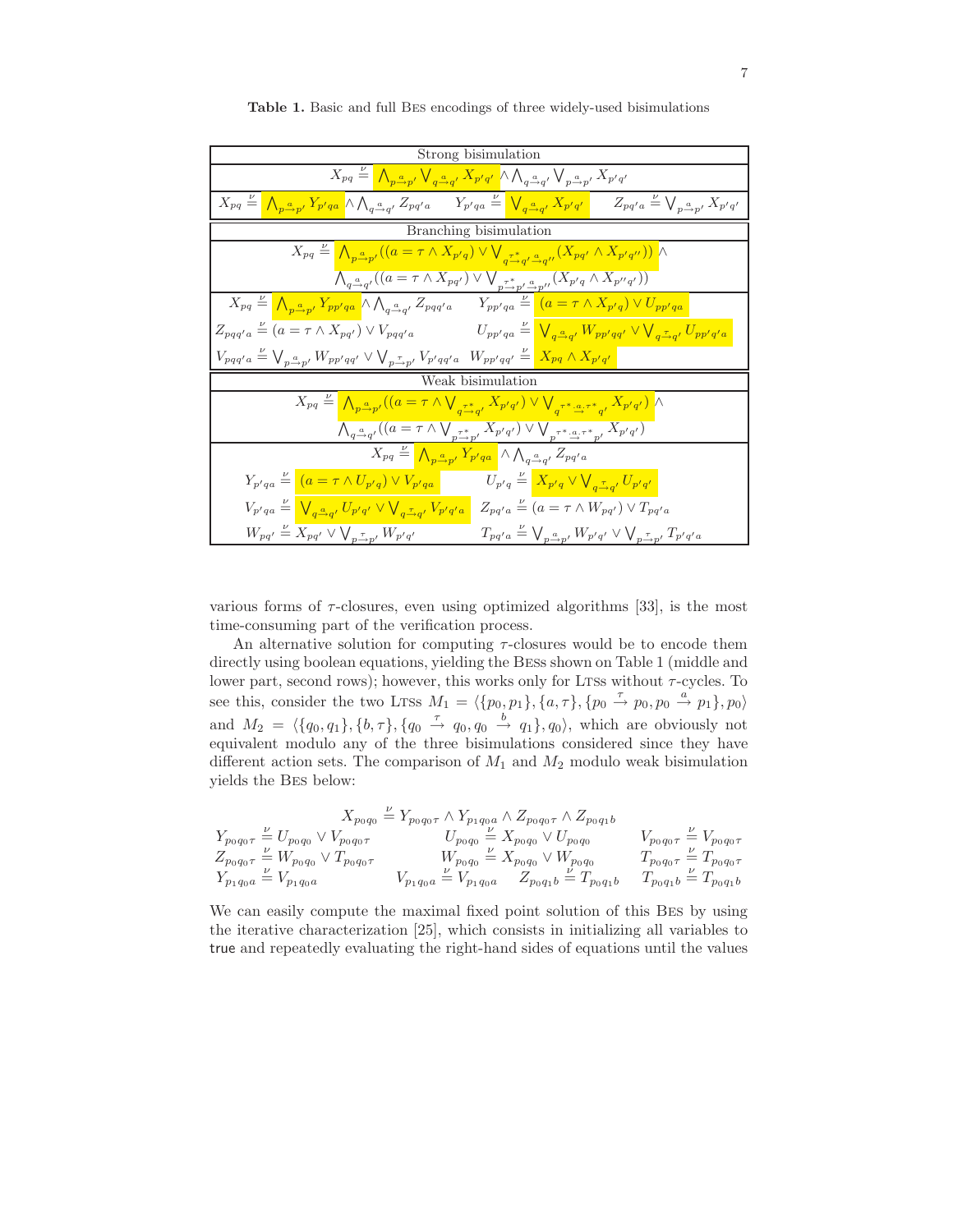of all variables become stable; the process converges in one iteration and all variables remain true, erroneously indicating that  $M_1 \approx_w M_2$ . The problem here is that τ-closures express the existence of *finite* τ-sequences in the Ltss, and hence they correspond to *minimal* fixed point computations, which cannot be done accurately by solving the equations of a *maximal* fixed point Bes. On the other hand, if we eliminate the two  $\tau$ -loops in  $M_1$  and  $M_2$ , the BES becomes:

$$
X_{p_0q_0}\stackrel{\nu}{=}Y_{p_1q_0a}\wedge Z_{p_0q_1b}\qquad \ \ Y_{p_1q_0a}\stackrel{\nu}{=} \text{false}\qquad \ \ Z_{p_0q_1b}\stackrel{\nu}{=} \text{false}
$$

and yields the correct solution false for the variable  $X_{p_0q_0}$ . This is a consequence of the fact that minimal and maximal fixed points have the same interpretation on acyclic models, as shown in [32] for modal  $\mu$ -calculus formulas. Thus, if the LTSs being compared do not contain  $\tau$ -cycles, the encoding of  $\tau$ -closures using maximal fixed point equations is correct. The elimination of  $\tau$ -cycles by collapsing their states (also called τ*-compression*), which preserves both branching and weak bisimulation, can be performed in linear-time during an on-the-fly LTS exploration [33], using an adaptation of Tarjan's algorithm [39] for detecting strongly connected components (Sccs). To make the Bes encodings in Table 1 correct, it is therefore sufficient to reduce both LTSs on-the-fly by applying  $\tau$ compression simultaneously with the local Bes resolution.

The new Bess obtained in this way for branching and weak bisimulation have a size comparable with the Bess resulting from the previous encodings in which  $\tau$ -closures were computed separately by specialized algorithms [33]; however, we observed experimentally that their resolution (using the same algorithms) is about one order of magnitude faster. This is due to the fact that intermediate results of  $\tau$ -closure computations are stored as values of the boolean variables used to encode  $\tau$ -closures (e.g., variables  $U_{pp'qa}$  and  $V_{pqq'a}$  of the BES encoding branching bisimulation), which are retrieved immediately if needed again during resolution; the only risk with this scheme was a too important increase of the number of such variables, which did not occur in practice. We also encoded as BESS, using similar schemes, the  $\tau^*$  a [17] and safety [7] equivalences, which are weaker than branching bisimulation and slightly less used in practice.

#### **4 Local BES Resolution based on Suspend/Resume DFS**

Several local Bes resolution algorithms with a linear-time complexity are available  $[1, 43, 16, 34]$ , typically based on DFs or breadth-first search (BFs) strategies for exploring the dependencies between boolean variables, i.e., the edges of the boolean graph. Here we aim to satisfy the following optimality criterion for local Bes resolution algorithms, based on the notion of diagnostic [31]: the resolution must stop as soon as the boolean subgraph already explored contains exactly one diagnostic (example or counterexample) for the variable of interest. To our knowledge, all existing algorithms satisfy only a half of this criterion, i.e., they detect optimally either the presence of examples, or of counterexamples, but not of both of them. The LMC algorithm proposed in  $[16]$ , based on a DFS traversal of the boolean graph with computation of Sccs, detects counterexamples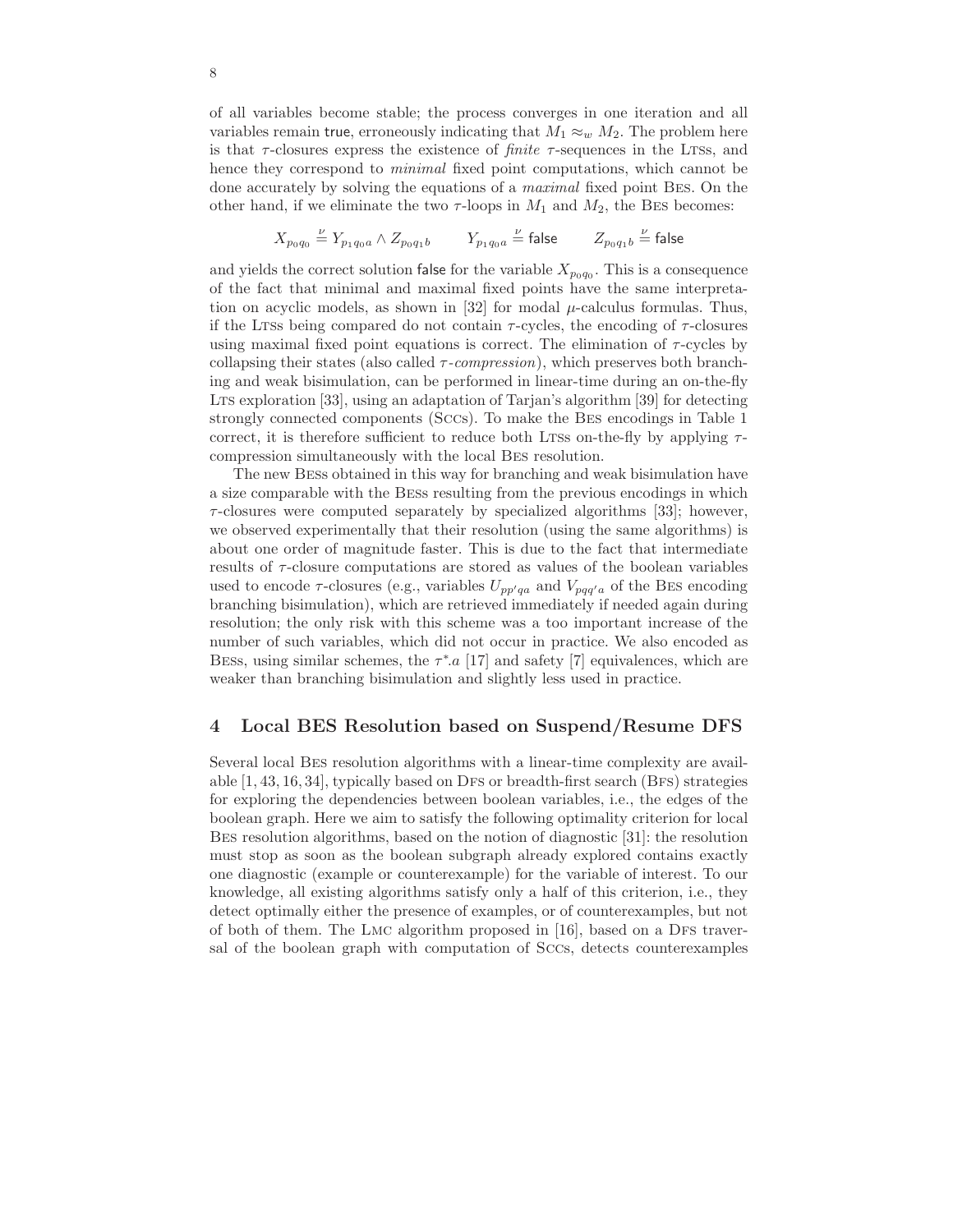optimally and speeds up the search of examples (in maximal fixed point Bess) without attempting their optimal detection.

In the Bess produced from equivalence checking problems, false constants (sink ∨-vertices) denote couples of non equivalent states; if their backward propagation along edges in the boolean graph is done as soon as these vertices are encountered, it leads to an optimal detection of counterexamples, as in the A0 algorithm proposed in [34]. However, when the LTSs being compared are equivalent, the variable of interest is true and the associated diagnostic is an *example*, which must be detected as soon as possible during resolution. Using the characterization of examples induced by the  $\mu$ -calculus formula  $\phi_{ex}$  given in Section 2, we can draw an alternative graph-based characterization: an example for vertex X is a subgraph containing X in which every  $\vee$ -vertex (resp.  $\wedge$ -vertex) must have exactly one successor (resp. all its successors) contained in the example. Each example can be split into maximal Sccs, which are connected acyclically; in the sequel, we denote them as *pseudo-*Scc*s*, since they are special cases of Sccs in the boolean graph (for instance, a trivial Scc containing a single sink ∨-vertex denotes a false constant, which is neither an example, nor a pseudo-Scc). These pseudo-Sccs are the smallest "building blocks" of the examples, and therefore their presence in the boolean subgraph already explored must be determined as soon as possible in order to achieve an optimal detection of examples.

To detect pseudo-Sccs, one can adapt Tarjan's algorithm [39], which relies on a DFS traversal. The problem is that a classical DFS of the boolean graph does not allow the detection of pseudo-Sccs as soon as they occur, because Tarjan's algorithm identifies Sccs only when their root vertex is popped from the DFS stack, meaning that the subgraph reachable from the root has been entirely explored; this subgraph may very well contain other pseudo-Sccs, which could make several examples to be contained in the boolean subgraph explored at the end of the resolution, i.e., when the variable of interest will be popped in turn from the Dfs stack (if it evaluates to true, this variable is the root of the last pseudo-Scc identified). In order to detect the first pseudo-Scc encountered, it is necessary to *suspend* the Dfs for each ∨-vertex when one of its successors was already visited; if this successor turns out to be false at some later stage (and thus not part of a pseudo-Scc), and the ∨-vertex is encountered again, it is necessary to *resume* the DFS by considering some other successor of the ∨-vertex that may belong to a pseudo-Scc. The exploration of ∧-vertices is done as in the classical DFs, since for each  $\wedge$ -vertex, all its successors must be visited before attempting to detect a pseudo-Scc containing it.

The local resolution algorithm sr-DFs that we propose, based on this suspend/resume DFs, is illustrated below. Taking as input a boolean graph  $G =$  $(V, E, L)$  represented implicitly (i.e., by its successor function) and a variable of interest x, the algorithm performs iteratively a forward search of  $G$  starting at vertex x. Visited vertices are stored in a set  $A \subseteq V$ . The DFS stack is stored in a variable *dfs* and the stack used for detecting pseudo-Sccs is stored in a variable *scc*. The variable *count* keeps a global counter allowing the assignement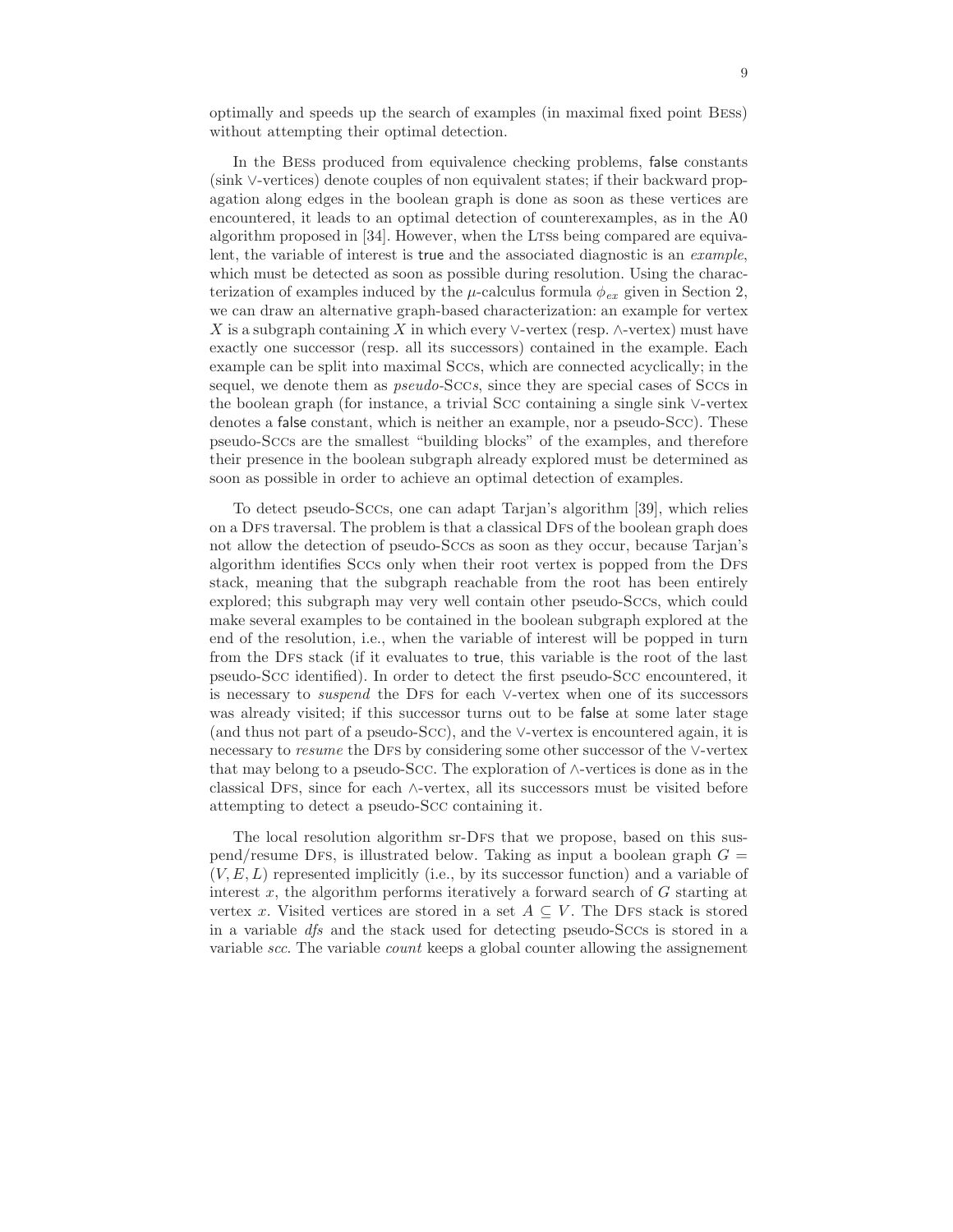of unique DFS numbers to visited vertices. To each vertex  $v$  are associated the following fields:

- $-$  a counter  $c(v)$  which counts the number of remaining successors of v to visit in order to stabilize v;
- a number  $p(v)$  recording the index of the next successor of v to be visited (the successors in  $E(v)$  are supposed to be indexed from 0 to  $|E(v)|-1$ );
- $-$  a number  $n(v)$  representing the DFS number of v;
- $-$  a number  $l(v)$  representing the "lowlink" number [39] of v, used to detect if a vertex is the root of a pseudo-Scc;
- $-$  a set  $d(v)$  containing the vertices that currently depend upon v;
- $-$  a boolean *on\_scc*(v) which is true if v is on the *scc* stack and false otherwise;
- $-$  a boolean  $stop(v)$  which is true if the DFS must be suspended for v (i.e., v is a ∨-vertex and one of its successors has been visited);
- **–** a boolean *stable*(v), which is true if <sup>v</sup> is stable;
- **–** a boolean *value*(v), which represents the value of <sup>v</sup> (this field is of interest only if  $v$  is stable).

At each iteration of the main while-loop (lines  $20-122$ ), the vertex y at the top of the  $df_s$  stack is explored. If  $y$  is stable, or the DFS must be suspended for y (that is, y is a ∨-vertex and one of its successors has already been visited), the value of y is back-propagated along its predecessors d (lines  $30-62$ ). For each vertex  $w$  which is not stabilized by the back-propagation, the algorithm must keep on visiting its successors, if  $w$  will be visited again during the DFS (the variable  $stop(w)$  becomes false). Due to the suspend/resume principle, this propagation phase may influence the contents of the pseudo-Scc currently stored on the *scc* stack. Indeed, each ∨-vertex which is visited during the propagation phase is stored on the *scc* stack. The definition of pseudo-Sccs requires that each ∨-vertex must have exactly one successor contained in its pseudo-Scc. But, as the vertex was not stabilized by the value of the successor which was propagated, it does not meet any more the definition of the pseudo-Scc. Since the *scc* does not contain a pseudo-Scc anymore, it must be cleared. A variable called *purge* is used for this purpose and becomes true when the *scc* stack must be cleared (two variables *min* and *max* are used to determine if *scc* must be cleared: *min* represents the least DFS number among all the DFS numbers of vertices stabilized during the propagation phase and *max* represents the greatest DFS number among all ∨-vertices towards which a false value has been propagated).

If the vertex y at the top of the *dfs* stack is unstable or that the exploration must continue for this vertex, its next unexplored successor  $z = E(y)_{p(y)}$  is visited. Before that, the *scc* stack is cleared if needed (i.e., if a back-propagation of a false value took place at some previous iteration of the main while-loop). If  $z$  is a new vertex (lines 96-107), it is pushed on the  $dfs$  stack. If  $z$  is an already explored vertex, two cases may appear. Either z is on the *scc* stack (lines 87-90) and therefore its lowlink number must be updated, or it is not on the stack (lines 91-95), and therefore it must be explored as if it was a new vertex (i.e.,  $z$  was popped from the *scc* stack after a propagation phase which induced a clearing of this stack). Finally, if  $y$  is unstable and all its successors have been visited,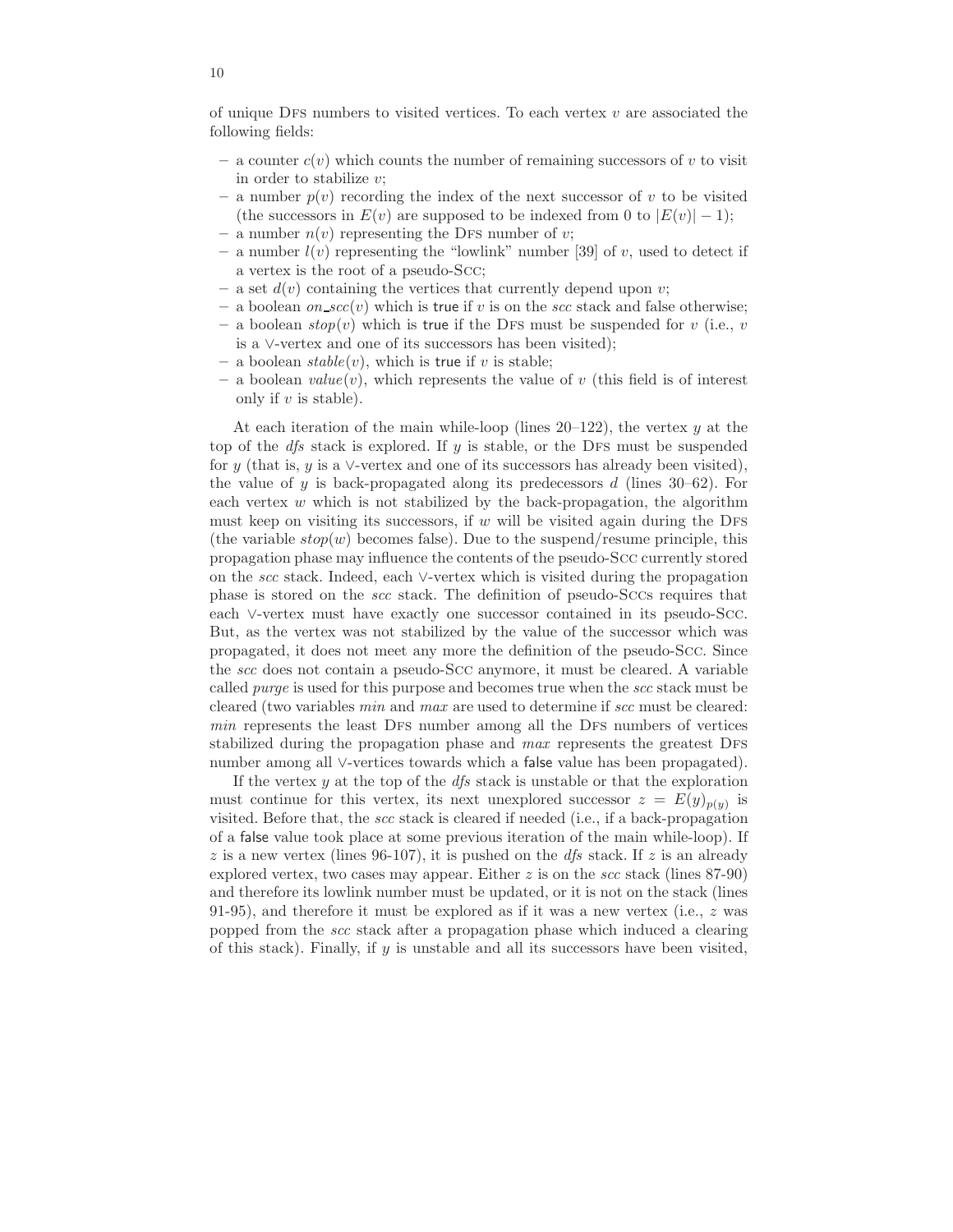|             | 1: function sr-DFs $(x, (V, E, L))$ : Bool is   | 62:  | end while;                                           |
|-------------|-------------------------------------------------|------|------------------------------------------------------|
|             | 2: var $A, B: 2^V$ ; $d: V \to 2^V$ ;           | 63:  | if $max > min$ then                                  |
| 3:          | $u, w, y, z: V; dfs, scc: V^*;$                 | 64:  | $pure := true$                                       |
| 4:          | $c, p, n, l: V \rightarrow \mathbf{Nat};$       | 65:  | end if                                               |
| 5:          |                                                 | 66:  | else                                                 |
|             | $stop, stable: V \rightarrow \textbf{Bool};$    | 67:  |                                                      |
| 6:          | value, on_scc : $V \rightarrow$ Bool;           |      | $dfs := pop(dfs);$                                   |
| 7:          | count, max, min : Nat;                          | 68:  | if $dfs \neq nil$ then                               |
| 8:          | $pure : \textbf{Bool};$                         | 69:  | $l(top(dfs)) := \min(l(top(dfs)), l(y))$             |
|             | 9: if $L(x) = \wedge$ then                      | 70:  | end if                                               |
| 10:         | $c(x) :=  E(x) $                                | 71:  | end if                                               |
|             | $11:$ else                                      | 72:  | else                                                 |
| 12:         | $c(x) := 1$                                     | 73:  | if purge then                                        |
|             | $13:$ end if                                    | 74:  | while $top(scc) \neq top(dfs)$ do                    |
|             | 14: $p(x) := 0$ ; $stable(x) := false$ ;        | 75:  | $\mathit{scc} := \mathit{pop}(\mathit{scc})$         |
|             | 15: $d(x) := \emptyset$ ; $value(x) := false$ ; | 76:  | end while;                                           |
|             |                                                 | 77:  | $pure := false$                                      |
|             | 16: $A := \{x\}$ ; count := 0;                  | 78:  |                                                      |
|             | 17: $dfs := push(x, nil);$                      | 79:  | end if                                               |
|             | 18: $scc := push(x, nil);$                      |      | if $p(y)$ $\langle$ $ E(y) $ then                    |
|             | 19: $on\_sec(x) := true;$                       | 80:  | if $L(y) = \vee$ then                                |
|             | 20: while $\text{dfs} \neq \text{nil}$ do       | 81:  | $stop(y) := true$                                    |
| 21:         | $y := top(dfs);$                                | 82:  | end if                                               |
| 22:         | $n(y) := count;$                                | 83:  | $z := (E(y))_{p(y)};$                                |
| 23:         | $l(y) := n(y);$                                 | 84:  | $p(y) := p(y) + 1;$                                  |
| 24:         |                                                 | 85:  |                                                      |
|             | $count := count + 1;$                           |      | $d(z) := d(z) \cup \{y\};$                           |
| 25:         | $max := 0;$                                     | 86:  | if $z \in A$ then                                    |
| 26:         | $min := n(y);$                                  | 87:  | if on $scc(z)$ then                                  |
| 27:         | if $stable(y) \vee stop(y)$ then                | 88:  | if $n(z) < n(y)$ then                                |
| $\bar{2}8:$ | if $d(y) \neq \emptyset$ then                   | 89:  | $l(y) := \min(n(z), n(y))$                           |
| 29:         | $B := \{y\};$                                   | 90:  | end if                                               |
| 30:         | while $B \neq \emptyset$ do                     | 91:  | else                                                 |
| 31:         | let $u \in B$ ;                                 | 92:  | $dfs := push(z, dfs);$                               |
| 32:         | $B := B \setminus \{u\};$                       | 93:  | $scc := push(z, scc);$                               |
| 33:         | for all $w \in d(u)$ do                         | 94:  |                                                      |
|             |                                                 | 95:  | $on\_scc(z) := \text{true}$                          |
| 34:         | if $\neg stable(w)$ then                        |      | end if                                               |
| 35:         | if $((L(w) = \vee) \wedge value(u)) \vee$       | 96:  | else                                                 |
|             | $((L(w) = \wedge) \wedge \neg value(u))$        | 97:  | if $L(z) = \wedge$ then                              |
|             | then                                            | 98:  | $c(z) :=  E(z) $                                     |
| 36:         | $c(w) := 0$                                     | 99:  | else                                                 |
| 37:         | else                                            | 100: | $c(z) := 1$                                          |
| 38:         | $c(w) := c(w) - 1$                              | 101: | end if;                                              |
| 39:         | end if                                          | 102: | $p(z) := 0;$                                         |
| 40:         | if $c(w) = 0$ then                              | 103: | $A := A \cup \{z\};$                                 |
| 41:         |                                                 | 104: |                                                      |
|             | $stable(w) := true;$                            |      | $dfs := push(z, dfs);$                               |
| 42:         | $value(w) := value(u);$                         | 105: | $\mathit{scc} := \mathit{push}(z, \mathit{scc});$    |
| 43:         | $B := B \cup \{w\};$                            | 106: |                                                      |
| 44:         | if $n(w) < min$ then                            | 107: | end if                                               |
| 45:         | $min := n(w)$                                   | 108: | else                                                 |
| 46:         | end if                                          | 109: | if $(l(y) = n(y)) \wedge (top(scc) \neq y)$          |
| 47:         | else                                            |      | then                                                 |
| 48:         | $stop(w) := false;$                             | 110: | repeat                                               |
| 49:         | if $L(w) = \wedge$ then                         | 111: | $z := top(scc);$                                     |
| 50:         | $c(w) := 1;$                                    | 112: |                                                      |
| 51:         |                                                 |      | $c(z) := 0;$                                         |
|             | $p(w) := 0$                                     | 113: | $\mathit{scc} := \mathit{pop}(\mathit{scc})$         |
| 52:         | else                                            | 114: | until $top(scc) = y$                                 |
| 53:         | $E(w) := E(w) \setminus \{u\};$                 | 115: | end if                                               |
| 54:         | if $n(w) > max$ then                            | 116: | $dfs := pop(dfs);$                                   |
| 55:         | $max := n(w)$                                   | 117: | if $dfs \neq nil$ then                               |
| 56:         | end if                                          | 118: | $l(t \circ p(dfs)) := \min(l(t \circ p(dfs)), l(y))$ |
| 57:         | end if                                          | 119: | end if                                               |
| 58:         | end if                                          | 120: | end if                                               |
| 59:         | end if                                          | 121: | end if                                               |
| 60:         | end for                                         |      | $122:$ end while:                                    |
|             |                                                 |      |                                                      |
| 61:         | $d(u) := \emptyset$                             |      | 123: return $value(x)$                               |

Algorithm 1 Local BES resolution based on suspend/resume DFS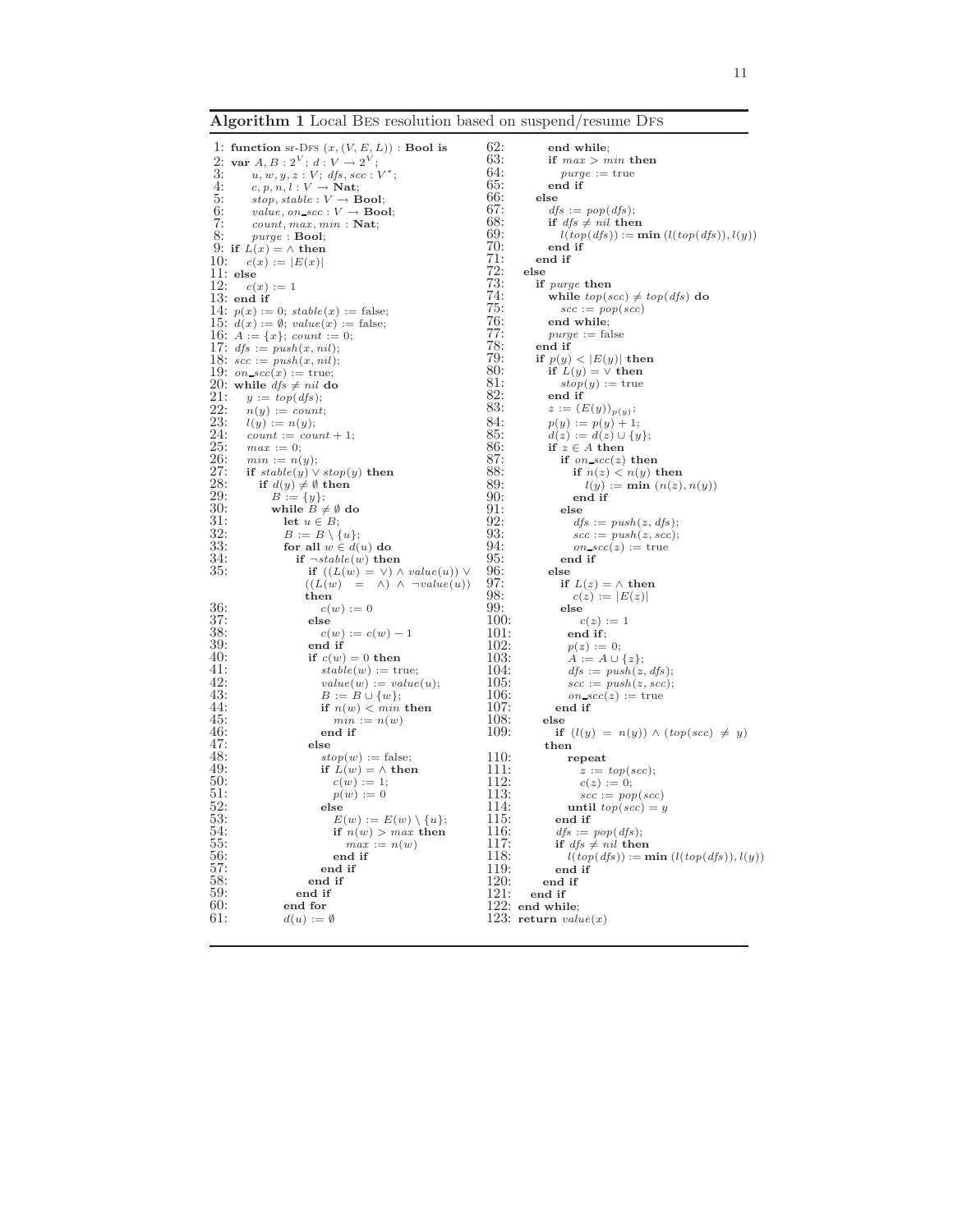the algorithm watches if  $y$  is the root of a pseudo-Scc (lines 108–120). If this is the case, the *scc* stack is cleared from its top until y and each vertex of the pseudo-Scc is stabilized. Then, y is popped from the *dfs* stack. Finally, after termination of the main while-loop, the value computed for  $x$  is returned.



**Fig. 2.** Local resolution of variable  $X_1$  using the sr-DFs algorithm

The execution of algorithm sr-DFS on the boolean graph considered in Section 2 is illustrated on Figure 2. We observe on this example an optimal behaviour of sr-DFs: due to the suspension of the DFs for the ∨-vertices  $X_3, X_5$ , and  $X_7$  when one of their successors was visited, the subgraph explored by the algorithm (light grey area) coincides with the example found for vertex  $X_1$  (dark grey area), made of the pseudo-Sccs  $\{X_1, X_2, X_3, X_7\}$  and  $\{X_5\}$ . The resolution previously shown on Figure 1 was done using the algorithm A0 [34], which is based on a classical DFS without computation of Sccs, and therefore explores a larger subgraph than sr-DFs in order to find another, larger example for  $X_1$ .

*Complexity.* For boolean graphs  $G = (V, E, L)$  without sink ∨-vertices (i.e., for maximal fixed point Bess without false constants in the right-hand sides of their equations), the sr-DFs algorithm has a linear-time complexity  $O(|V| + |E|)$ . The presence of false constants could trigger the reexploration of some vertices (those present on the portions of the *scc* stack that were cleared after back-propagation of false constants), increasing the complexity of the algorithm towards quadratictime  $O((|V| + |E|)^2)$ , which is the theoretical worst-case. This is the price to pay for achieving an optimal detection of examples and counterexamples in the boolean graph. However, the behaviour of the sr-DFS algorithm that we observed in practice for equivalence checking (by measuring the number of variables explored and reexplored) shows that its complexity is close to linear-time.

## **5 Implementation and Experiments**

The CÆSAR\_SOLVE [34] library of CADP [21] provides a generic implementation of several local Bes resolution algorithms. The library was developed using the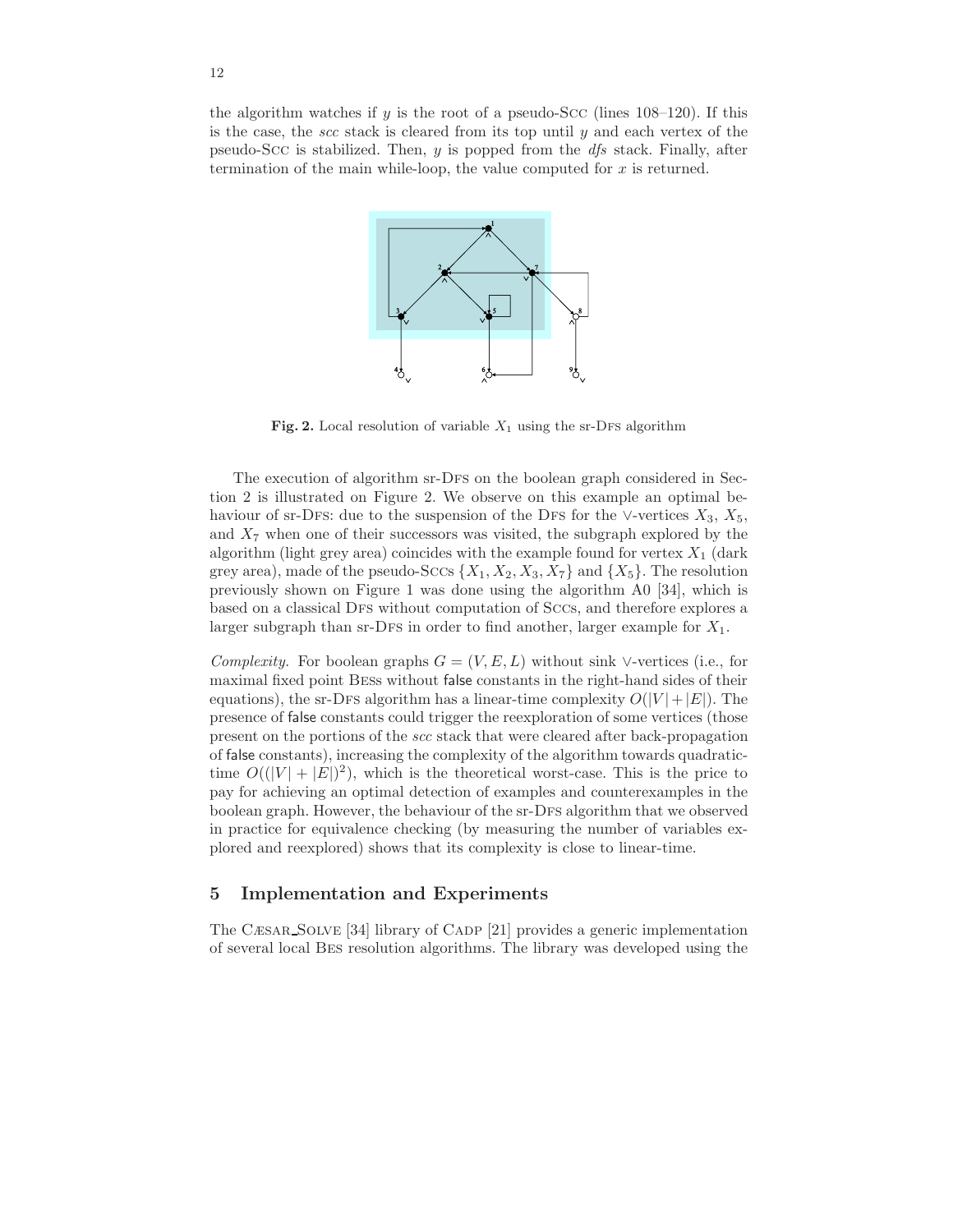| Alg.           | BES type        | Strategy     | Time                  | Memory | Condition                              |
|----------------|-----------------|--------------|-----------------------|--------|----------------------------------------|
| A <sub>0</sub> | general         | $_{\rm DFS}$ |                       |        | $ O( V + E )$ nondeterministic LTSs    |
| A <sub>1</sub> |                 | <b>BFS</b>   |                       |        |                                        |
| A2             | acyclic         |              |                       |        | one LTS acyclic                        |
| A3             | disjunctive DFS |              | $O( V  +  E ) O( V )$ |        |                                        |
| A4             | conjunctive     |              |                       |        | one LTs deterministic and $\tau$ -free |
| A5             | general         |              |                       |        | $+ E $ ) nondeterministic LTSs         |
| A6             | disjunctive BFS |              |                       | O( V ) |                                        |
| A7             | conjunctive     |              |                       |        | one LTs deterministic and $\tau$ -free |

**Table 2.** Algorithms of CÆSAR\_SOLVE and their application to equivalence checking

 $OPEN/CESAR$  [20] generic environment for LTS manipulation, which offers many primitives dedicated to graph exploration (stacks, hash tables, edge lists, etc.). Bess are handled by Cæsar Solve by means of their corresponding boolean graphs, represented implicitly in a way similar to LTSs in  $\text{OPEN}/\text{C}$  example. representation is application-independent, allowing to employ the resolution algorithms as computing engines for several on-the-fly verification tools of CADP: the model checker EVALUATOR  $[35]$ , the equivalence checker BISIMULATOR  $[4,$ 34, and the REDUCTOR tool for LTS generation equipped with partial order reductions.

Table 2 summarizes the local resolution algorithms currently available in Cæsar Solve and their application for equivalence checking within BISIMULATOR. All algorithms have a linear complexity w.r.t. the size of boolean graphs (number of vertices and edges). Algorithms A0, A1, and A5 can solve general Bess (without constraints on the structure of equations), A1 being Bfs-based and thus able to produce small-depth diagnostics. When one Lts is deterministic (for strong equivalence) and  $\tau$ -free (for weak equivalences), the resulting Bes is conjunctive and can be solved using the memory-efficient algorithm A4 [34], which stores only the vertices of the boolean graph (and not its edges), i.e., only the states of the LTSs (and not their transitions). Also, when one Lts is acyclic, the resulting Bes is also acyclic and can be solved using the memory-efficient algorithm A2. The BFS-based algorithm A7, recently added to the library, can be applied to conjunctive Bess and combines the advantages of algorithms A1 (small-depth diagnostics) and A4 (low memory consumption) when one LTS is deterministic and  $\tau$ -free.

The version Bisimulator 2.0 includes the new Bes encodings of weak equivalences defined in Section 3 and the new resolution algorithm sr-DFs given in Section 4, which was recently added to Cæsar Solve with the number A8. In the sequel, we present various performance measures showing the effect of these two enhancements. The Ltss considered were generated from the demo examples of Cadp (specifications of communication protocols and asynchronous circuits) or taken from the VLTS benchmark suite [44].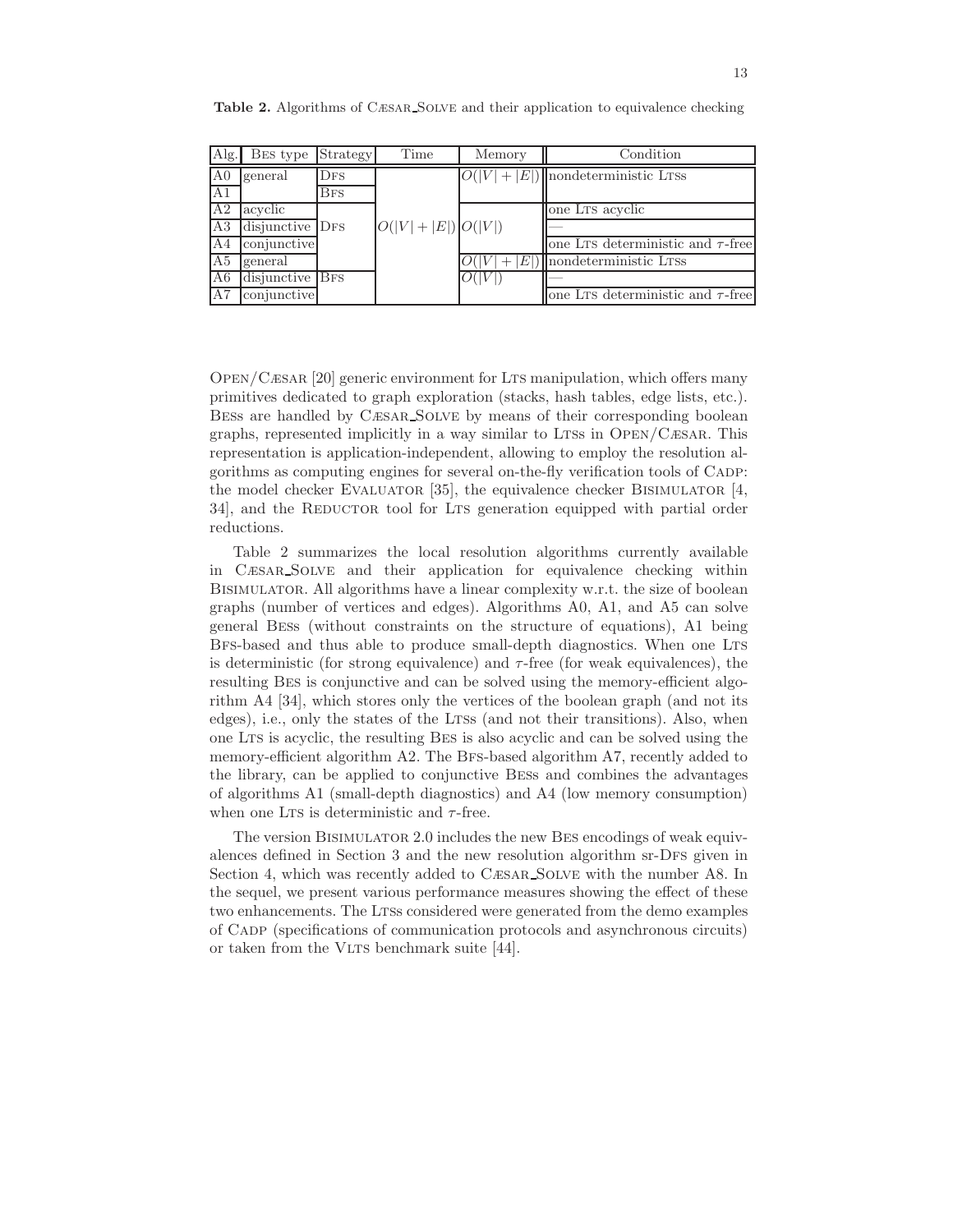*New encodings of weak equivalences.* The new Bes encodings of weak equivalences that we proposed in Section 3 compute  $\tau$ -closures by means of BES equations instead of relying on external, dedicated graph algorithms as the previous encodings used in BISIMULATOR 1.0. Figure  $3(a)$ –(b) compares the performance of the two encodings for branching bisimulation as regards the size of the underlying Bess and their resolution time using algorithm A0. As expected, the Bess produced by the new encoding are larger (more variables but less operators) because intermediate results of τ-closure computations are stored as boolean variables, but they are solved faster due to the simpler structure of boolean equations. Of course, what matters from the end-user point of view is the overall performance of using sr-Dfs in conjunction with the new Bes encoding; this is illustrated below.

*Resolution using the sr-DFS algorithm.* The series of experiments shown in Figure  $3(c)$ –(f) compare the behaviour of BISIMULATOR 1.0 (algorithm A0 and previous BES encoding) w.r.t. version 2.0 (algorithm sr-DFS and new BES encoding) for branching bisimulation. To improve readability, we separated the LTSs in two groups according to their number of transitions. When applying version 2.0, we observed reductions of both the number of vertices visited and edges explored, which determine the memory consumption and the execution time, respectively. These reductions become more important as the LTS size increases, as indicated by curves (e) and (f); in particular, the number of transitions traversed can decrease by a factor 8. It is worth noticing that some of the LTSs compared were not equivalent (e.g., certain erroneous variants of a leader election protocol examined in [22]), showing that version 2.0 of the tool exhibits a good behaviour also for counterexample detection. These experimental results indicate that the increase in Bes size induced by the new encoding of weak equivalences is compensated by the reduction achieved using sr-DFS, leading to an overall improvement of the on-the-fly verification procedure.

*Further optimizations.* Algorithm sr-DFS always visits a number of vertices (boolean variables) smaller or equal to that of algorithm A0 (assuming that the successors of every vertex in the boolean graph are visited in the same order). On the other hand, the number of edges (boolean operators) traversed by sr-DFS may increase w.r.t. those traversed by A0 because of possible reexplorations of certain vertices. We observed this phenomenon in some cases, e.g., when comparing Philips' Bounded Retransmission Protocol (BRP) with its service modulo branching bisimulation. To remedy this situation, we generalized sr-DFS in order to explore k successors of each  $\vee$ -vertex before suspending the DFS, and to wait until all these successors become false before resuming the DFS from that vertex (the sr-DFS algorithm given in Section 4 corresponds to  $k = 1$ ). We studied how the number of edges traversed by sr-DFS varies with the threshold  $k$ , and found out that the optimal value of  $k$  is not necessarily 1, as shown on Figure  $3(g)$  for an instance of BRP with messages of length 8 and 6 retransmissions. Here the minimal number of edges explored is obtained for  $k = 3$ , a further increase of k leading gradually to the number of edges explored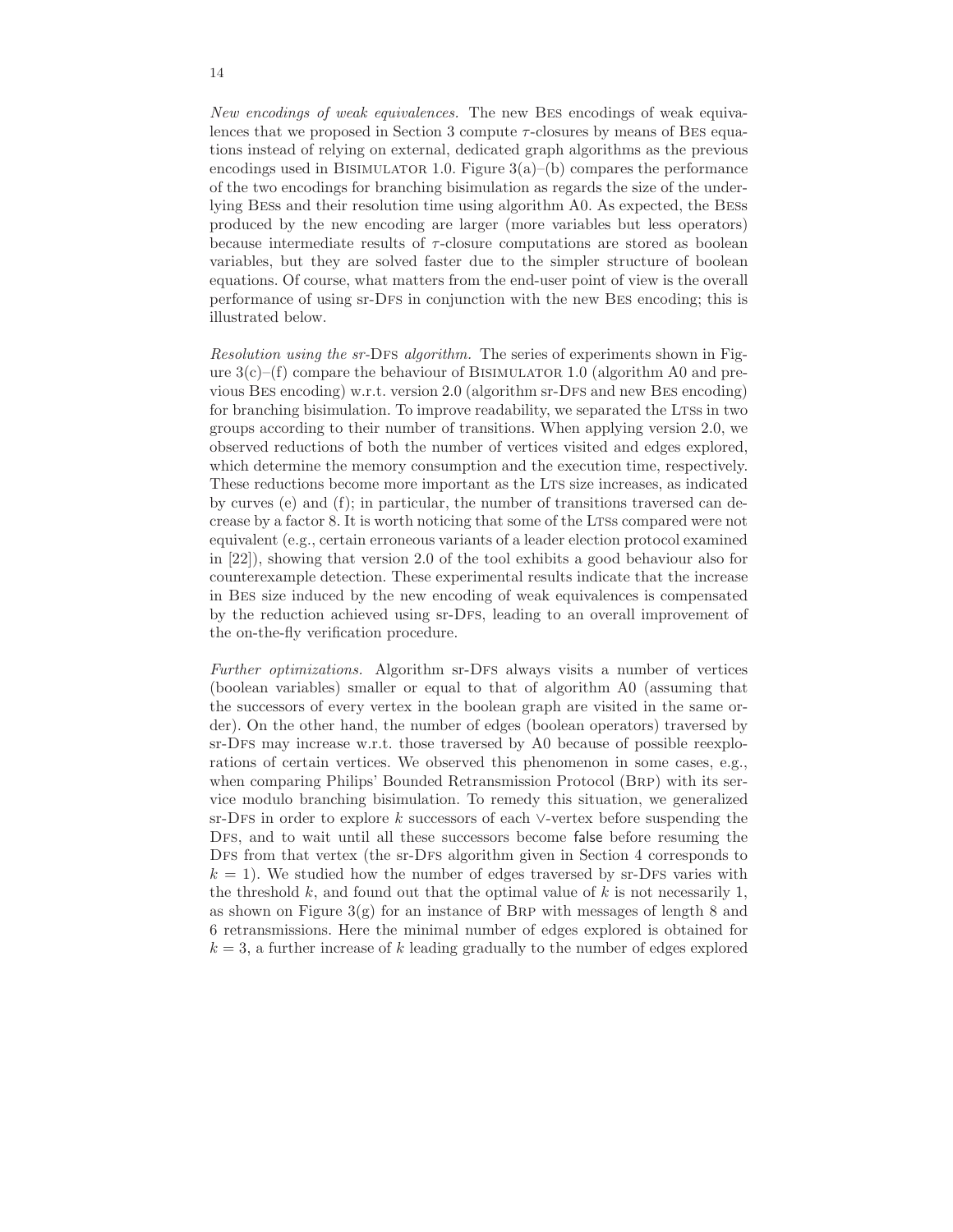



(a)

10000

 $1e+$ 

 10000 100000

100000

 $1e+0$ 

BES size (number of variables)

BES size (number of variables)

(c)

j

 $1e+0$ 

 $1e+0$ 

Branching bisimulation with the

Fig. 3. Performance of equivalence checking using BISIMULATOR 1.0 and 2.0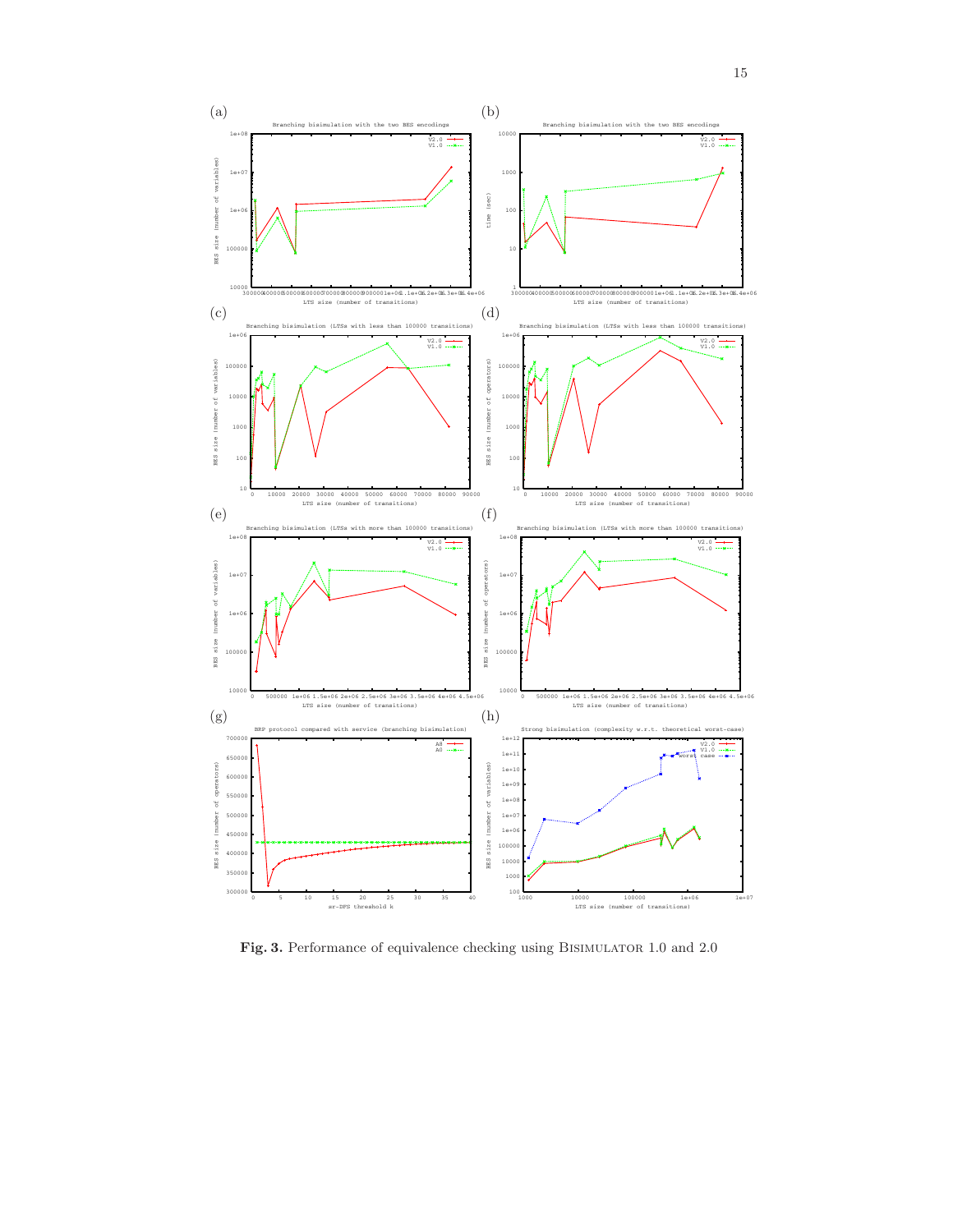by A0 (which can be seen as a variant of sr-DFs with  $k = \infty$ ). Finding the optimal value of  $k$  would require a detailed knowledge of the LTSs being compared, which is not available in the setting of on-the-fly verification. We are currently experimenting adaptive schemes for increasing  $k$  dynamically according to the number of vertices reexplored so far, which attempt to trade off the number of visited vertices and the amount of reexplorations.

*Complexity w.r.t. theoretical worst-case.* As pointed out in [17], the on-the-fly comparison of two nondeterministic LTSs  $M_1 = \langle Q_1, A_1, T_1, q_{01} \rangle$  and  $M_2 =$  $\langle Q_2, A_2, T_2, q_{02} \rangle$  has a worst-case complexity  $O((|Q_1| \cdot |T_2|) + (|Q_2| \cdot |T_1|)).$  Considering the Bes formulation of the problem, this complexity can be estimated in terms of Bes size: the Bess given in Table 1 have a maximum number of boolean variables proportional to the size of the synchronous product between the two LTSs. However in practice, the BESS produced from equivalence checking have a much smaller size (several orders of magnitude) than the theoretical worst-case, as it is illustrated in Figure 3(h) for strong bisimulation. This also holds for weak equivalences, in particular for branching bisimulation.

## **6 Conclusion and Future Work**

Building efficient software tools for on-the-fly equivalence checking between LTSs is a difficult and time-consuming task. The usage of intermediate formalisms, such as Bess, allows one to separate the concerns of phrasing the verification problem and of solving it, leading to highly modular verification tools [35, 4]. The two optimizations we proposed, namely the new encodings of weak equivalences by applying  $\tau$ -compression on the input LTSs and computing  $\tau$ -closures using boolean equations (Section 3) and the new sr-DFS local BES resolution algorithm (Section 4) significantly increased the performance of on-the-fly equivalence checking w.r.t. existing approaches.

These optimizations are at the core of the new version 2.0 of the BISIMULATOR equivalence checker [34] of the CADP toolbox [21]. The sr-DFS algorithm was integrated to the generic Cæsar Solve library [34] for on-thefly Bes resolution, which is part of the generic Open/Cæsar environment [20] for Lts manipulation. Local Bes resolution proved to be a suitable alternative way for computing  $\tau$ -closures on LTSs produced from protocols and distributed systems, competing favourably with general transitive closure algorithms. The sr-Dfs algorithm is able to detect optimally the presence of both examples and counterexamples in the boolean graph, and appears to be quite effective for comparing LTSs modulo weak equivalences.

We plan to continue our work along two directions. First, the range of equivalences and preorders already available in Bisimulator 2.0 (strong, branching, weak,  $\tau^* a$ , safety, trace, and weak trace) could be extended by devising BES encodings for other weak equivalences, such as  $CFFD$  [40] and testing equivalence [10], following the scheme in Section 3. Next, we will pursue experimenting the sr-Dfs algorithm and study its applicability for solving Bess coming from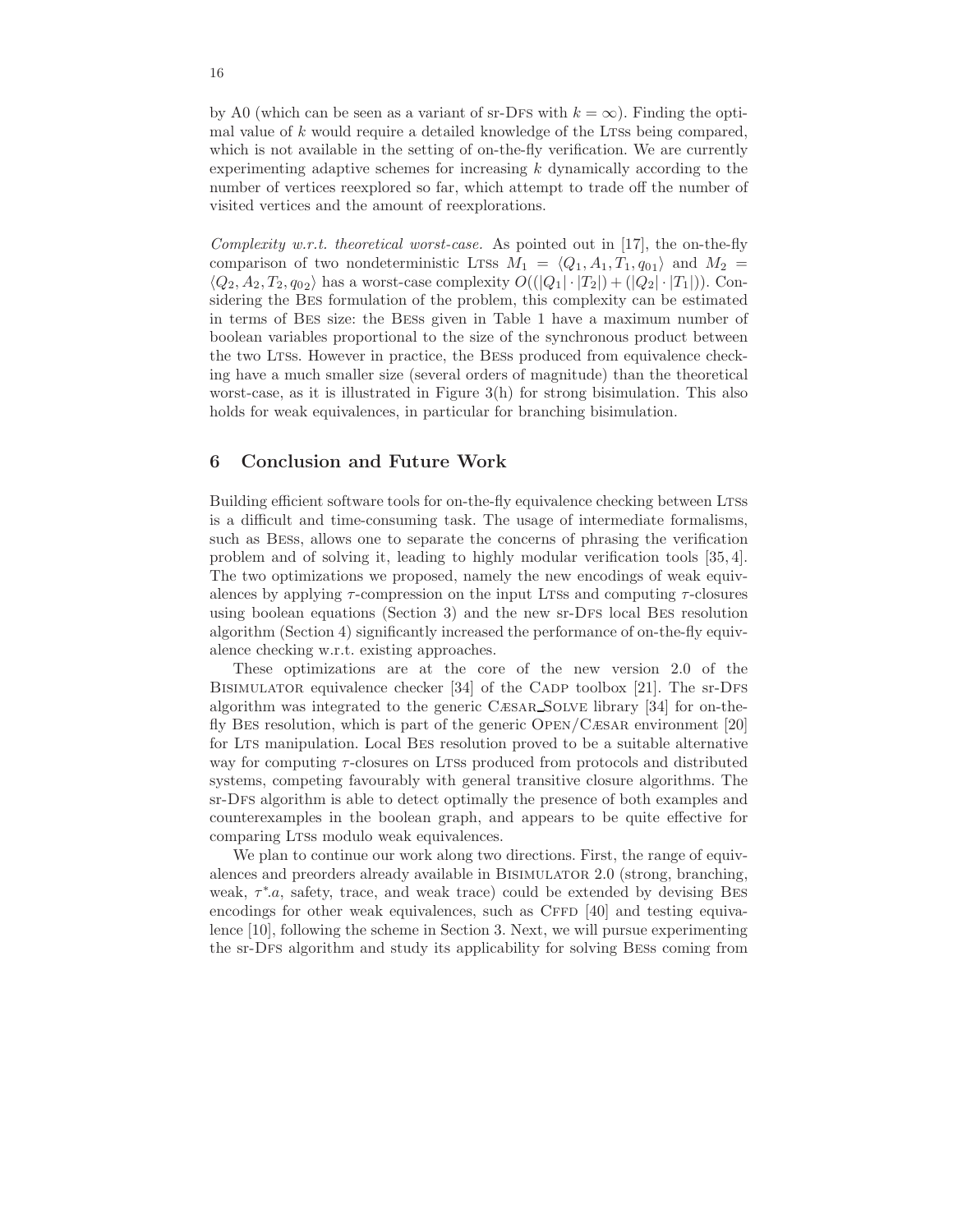other verification problems, such as on-the-fly LTS reduction modulo partial order relations (e.g.,  $\tau$ -confluence,  $\tau$ -inertness, etc.) as formulated in [37].

## **References**

- 1. H. R. Andersen. Model checking and boolean graphs. *TCS*, 126(1):3–30, 1994.
- 2. H. R. Andersen and B. Vergauwen. Efficient checking of behavioural relations and modal assertions using fixed-point inversion. *Proc. of CAV'95*, LNCS vol. 939, pp. 142–154, 1995.
- 3. A. Arnold and P. Crubillé. A linear algorithm to solve fixed-point equations on transition systems. *IPL*, 29(1):57–66, 1988.
- 4. D. Bergamini, N. Descoubes, C. Joubert, and R. Mateescu. Bisimulator: A modular tool for on-the-fly equivalence checking. *Proc. of TACAS'2005*, LNCS vol. 3440, pp. 581–585, 2005.
- 5. J. A. Bergstra and J. W. Klop. Process algebra for synchronous communication. *Information and Computation*, 60, 1984.
- 6. J. A. Bergstra, A. Ponse, and S. A. Smolka, editors. *Handbook of Process Algebra*. Elsevier, 2001.
- 7. A. Bouajjani, J-C. Fernandez, S. Graf, C. Rodr´ıguez, and J. Sifakis. Safety for branching time semantics. In *Proc. of ICALP'91*, 1991.
- 8. S. D. Brookes, C. A. R. Hoare, and A. W. Roscoe. A theory of communicating sequential processes. *JACM*, 31(3):560–599, 1984.
- 9. R. Cleaveland, J. Parrow, and B. Steffen. The concurrency workbench: A semantics-based verification tool for finite state systems. *ACM TOPLAS*, 15(1):36– 72, 1993.
- 10. R. Cleaveland and M. Hennessy. Testing equivalence as a bisimulation equivalence. *Formal Aspects of Computing*, 5(1):1–20, 1993.
- 11. R. Cleaveland and O. Sokolsky. Equivalence and Preorder Checking for Finite-State Systems. In *Handbook of Process Algebra*, chapter 6, pp. 391–424, 2001.
- 12. R. Cleaveland and B. Steffen. Computing behavioural relations, logically. *Proc. of ICALP'91*, LNCS vol. 510, pp. 127–138, 1991.
- 13. R. Cleaveland and B. Steffen. A linear-time model-checking algorithm for the alternation-free modal mu-calculus. *FMSD*, 2(2):121–147, 1993.
- 14. A. Dovier, C. Piazza, and A. Policriti. An efficient algorithm for computing bisimulation equivalence. *TCS*, 311(1–3):221–256, 2004.
- 15. W.F. Dowling and J. H. Gallier. Linear-time algorithms for testing the satisfiability of propositional Horn formulae. *J. of Logic Programming*, 3:267–284, 1984.
- 16. X. Du, S. A. Smolka, and R. Cleaveland. Local model checking and protocol analysis. *Springer Int. Journal on Software Tools for Technology Transfer (STTT)*, 2(3):219–241, 1999.
- 17. J-C. Fernandez and L. Mounier. Verifying bisimulations "on the fly". *Proc. of FORTE'90*, 1990.
- 18. J-C. Fernandez and L. Mounier. A tool set for deciding behavioral equivalences. *Proc. of CONCUR'91*, 1991.
- 19. K. Fisler and M. Y. Vardi. Bisimulation minimization and symbolic model checking. *FMSD*, 21(1):39–78, 2002.
- 20. H. Garavel. Open/cæsar: An open software architecture for verification, simulation, and testing. *Proc. of TACAS'98*, LNCS vol. 1384, pp. 68–84, 1998.